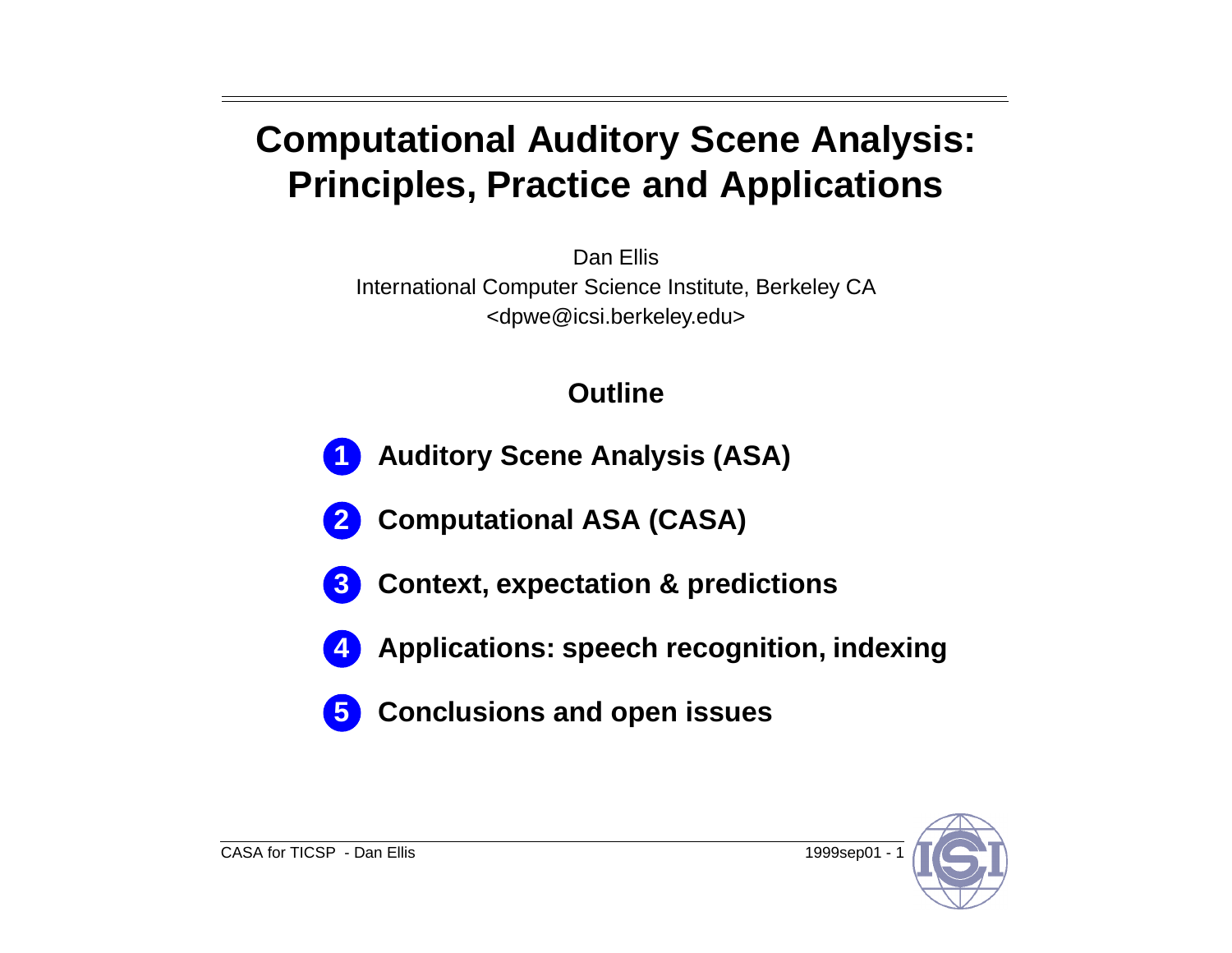

# **Auditory Scene Analysis**

**"The organization of sound scenes according to their inferred sources"**

- **• Sounds rarely occur in isolation**
	- need to 'separate' for useful information
- **• Human audition is very effective**
	- it's a shock that modeling it is so hard



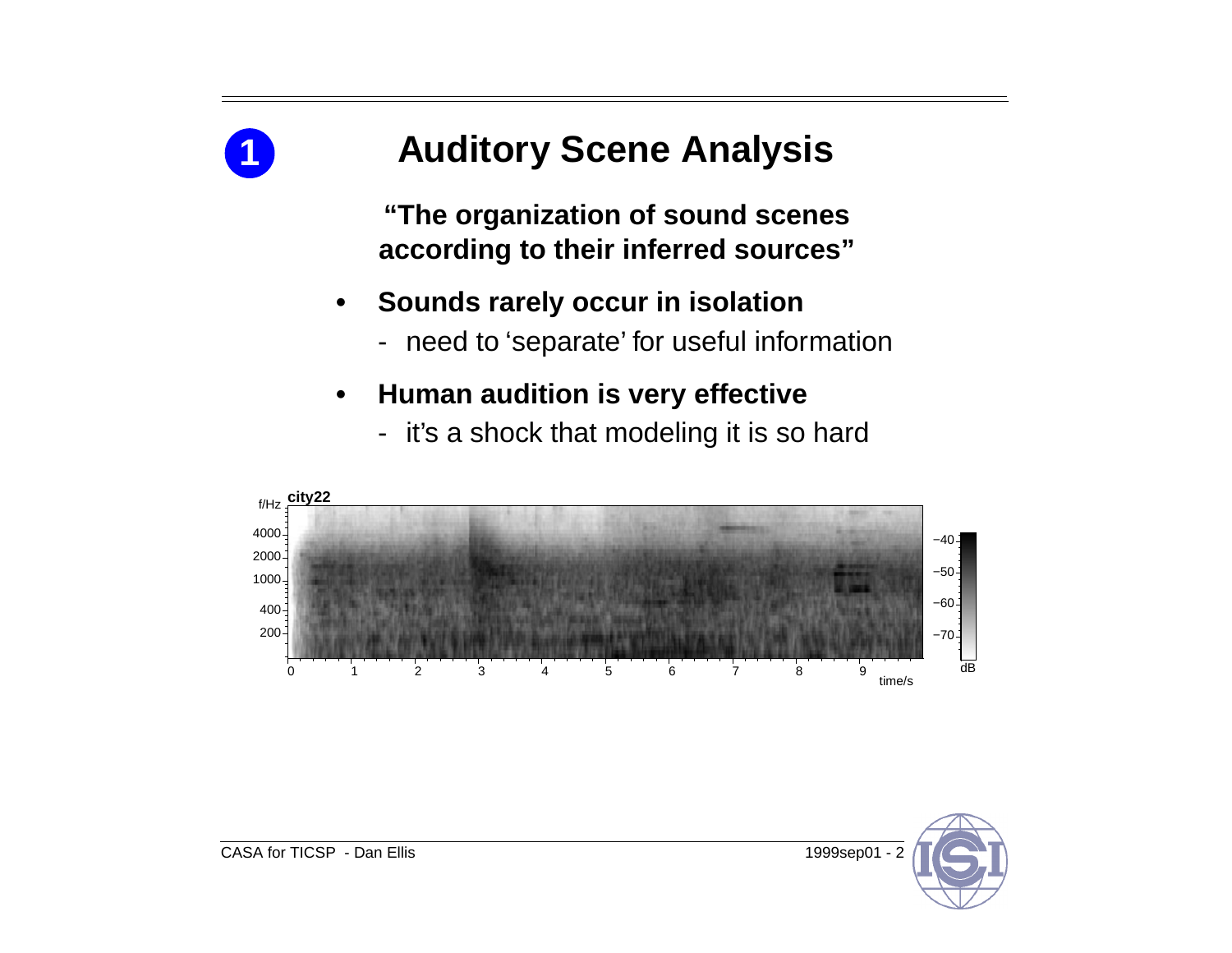### **How can we separate sources?**

- **• In general, we can't**
	- mathematically, too few degrees of freedom
	- sensor noise limits separation
- **• 'Correct' analysis is subjectively defined**
	- sources exhibit independence, continuity, ...  $\rightarrow$ ecological constraints enable organization
- **• Goal not complete separation (reconstruction) but organization of available information into useful structures**
	- telling us useful things about the outside world
- **• 'The auditory system as a separation machine' (Alain de Cheveigné)**

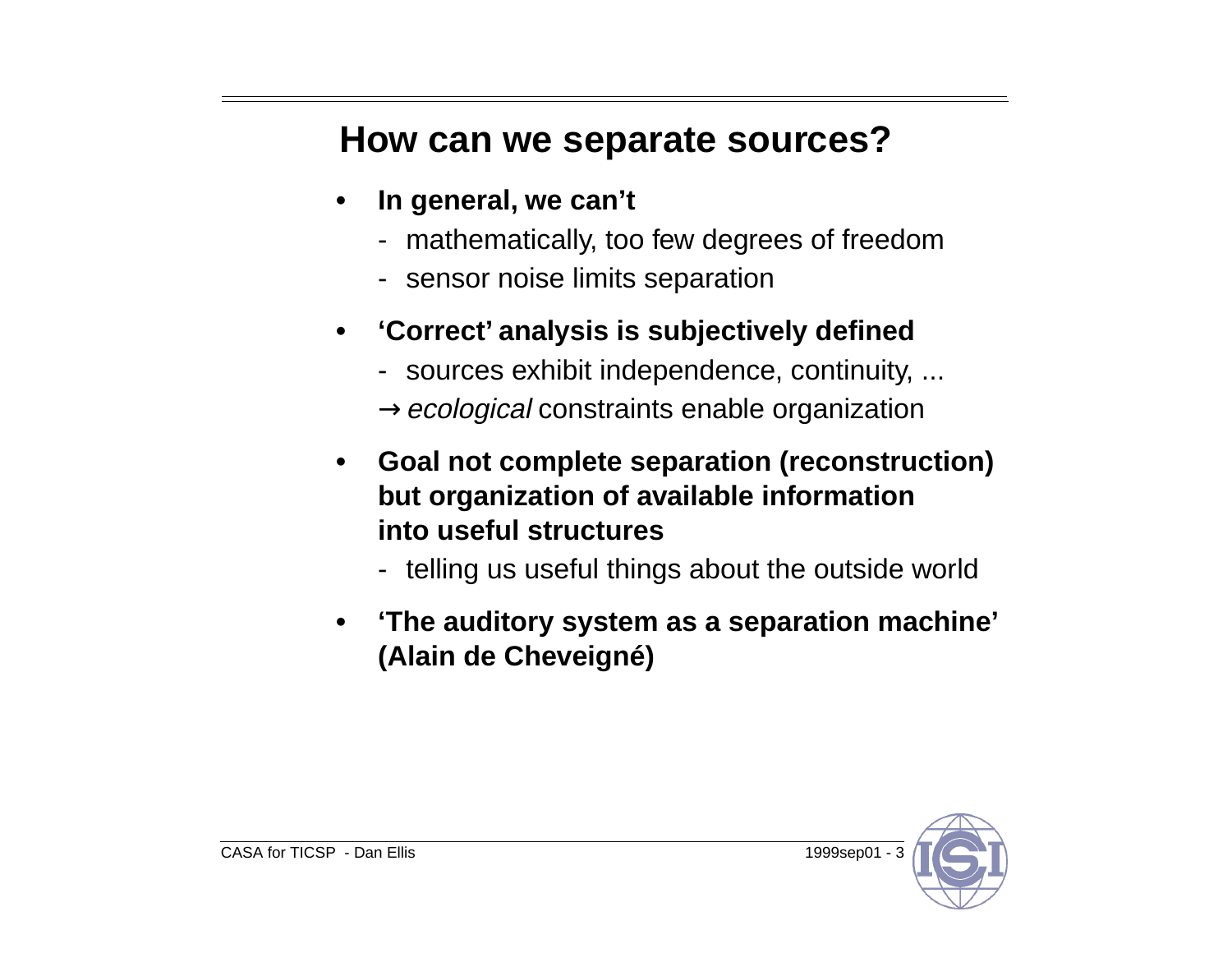# **Psychology of ASA**

- **• Extensive experimental research**
	- perception of simplified stimuli (sinusoids, noise)
- **• "Auditory Scene Analysis" [Bregman 1990]**
	- first: break mixture into small *elements*
	- elements are *grouped* in to sources using *cues*
	- sources have aggregate attributes
- **• Grouping 'rules' (Darwin, Carlyon, ...):**
	- common onset/offset/modulation,harmonicity, spatial location, ...

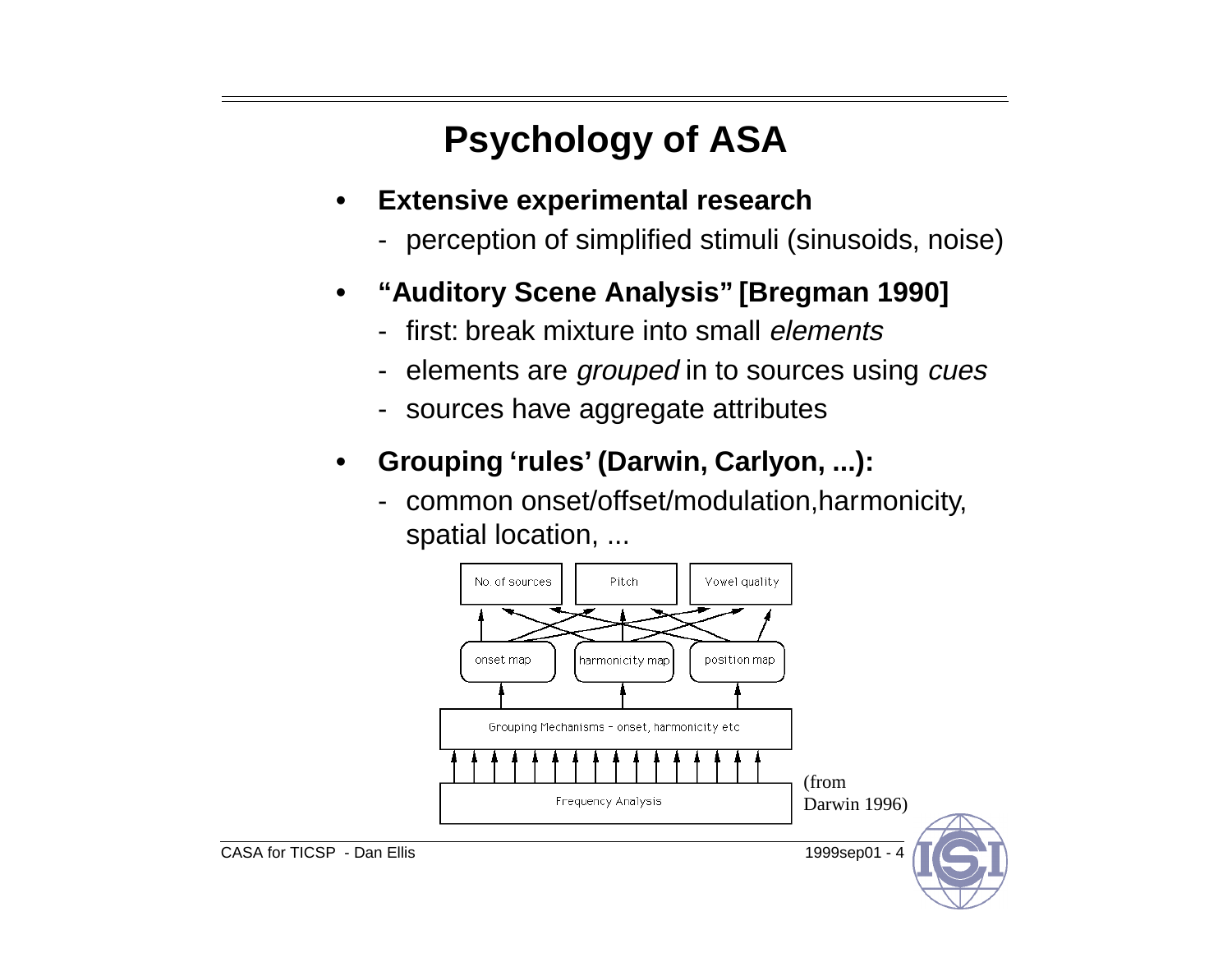## **Thinking about information processing: Marr's levels-of-explanation**

**• Three distinct aspects to info. processing**

| <b>Computational</b><br><b>Theory</b> | 'what' and 'why';<br>the overall goal                                                        | Sound<br>source<br>organization     |
|---------------------------------------|----------------------------------------------------------------------------------------------|-------------------------------------|
| <b>Algorithm</b>                      | 'how':<br>an approach to<br>meeting the goal                                                 | <b>Auditory</b><br>grouping         |
| <b>Implementation</b>                 | practical<br>realization of the<br>process.                                                  | Feature<br>calculation &<br>binding |
| Why bother?                           | - helps organize interpretation<br>- it's OK to consider levels<br>separately, one at a time |                                     |

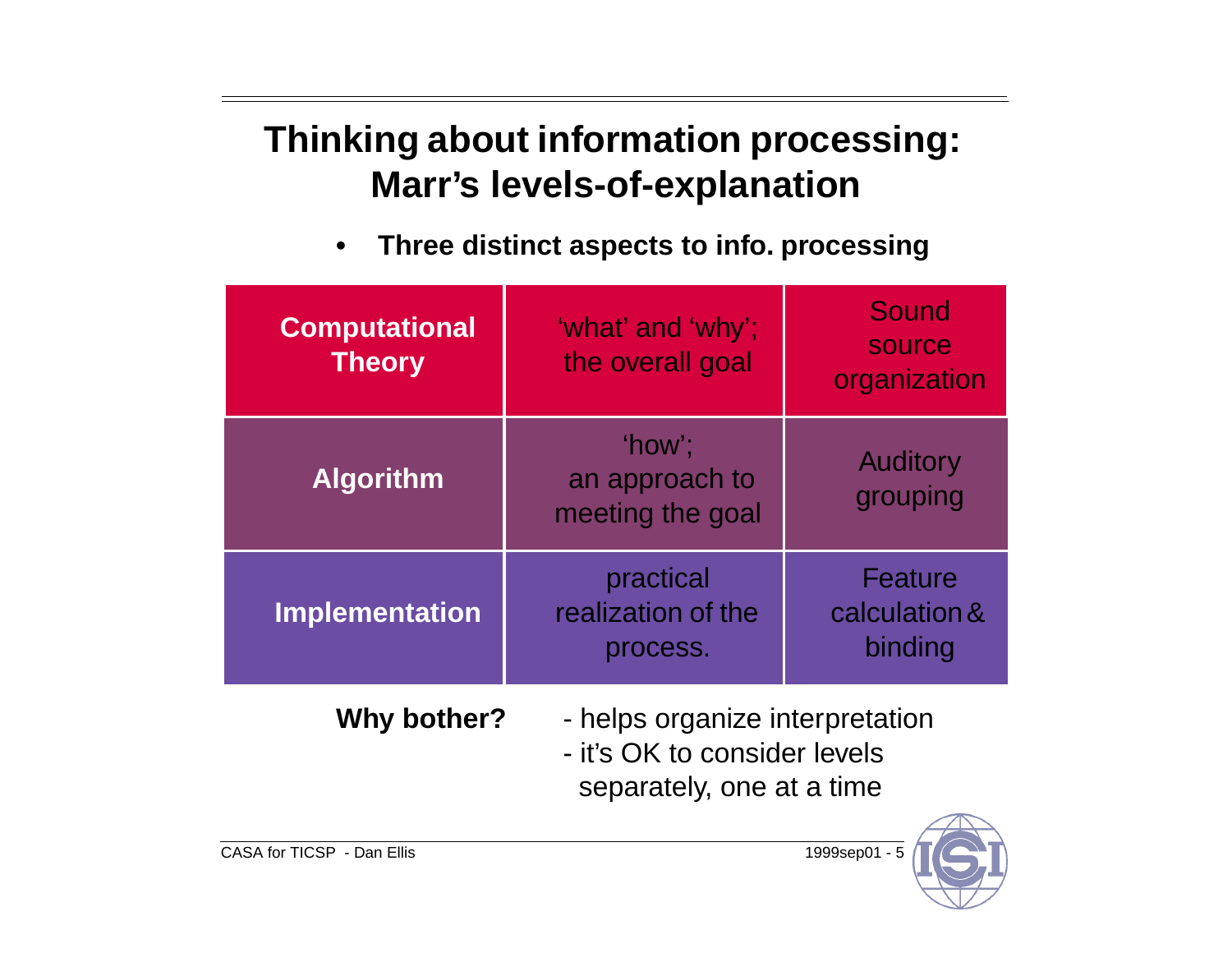# **Cues to grouping**

**• Common onset/offset/modulation ("fate")**

**Common onset Periodicity**

**• Common periodicity ("pitch")**

| <b>Computational</b><br>theory | Acoustic<br>consequences tend<br>to be synchronized | (Nonlinear) cyclic<br>processes are<br>common |
|--------------------------------|-----------------------------------------------------|-----------------------------------------------|
| <b>Algorithm</b>               | Group elements that<br>start in a time range        | ? Place patterns<br>? Autocorrelation         |
| <b>Implementation</b>          | Onset detector cells<br>Synchronized osc's?         | ? Delay-and-mult<br>? Modulation spect        |

- **• Spatial location (ITD, ILD, spectral cues)**
- **• Sequential cues...**
- **• Source-specific cues...**

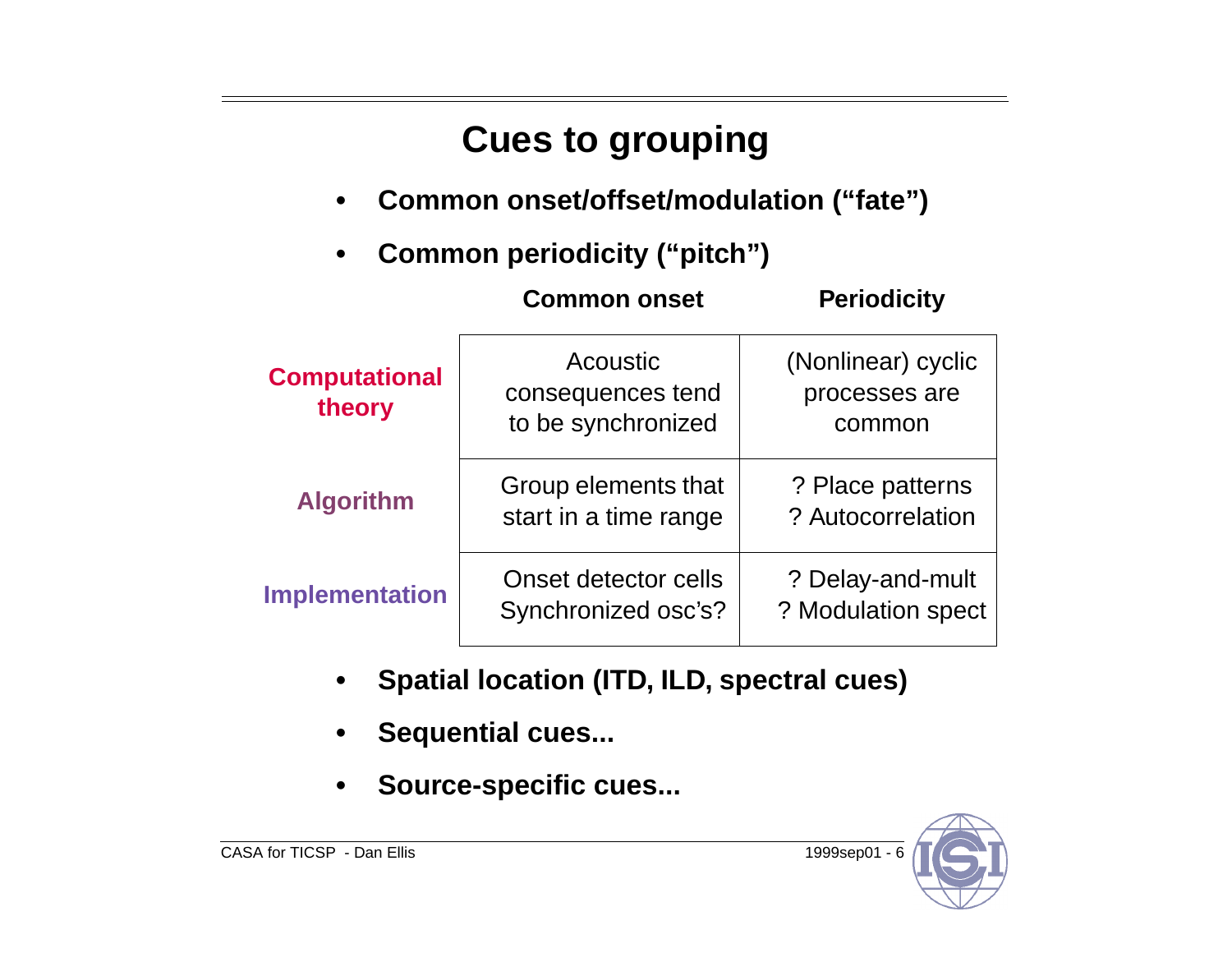# **Simple grouping**

### **• E.g. isolated tones**



**Computational theory**

- 
- 
- common onset
- common period (harmonicity)
- **Algorithm** locate elements (tracks) •
	- group by shared features
- **Implementation** ? exhaustive search
	- evolution in time

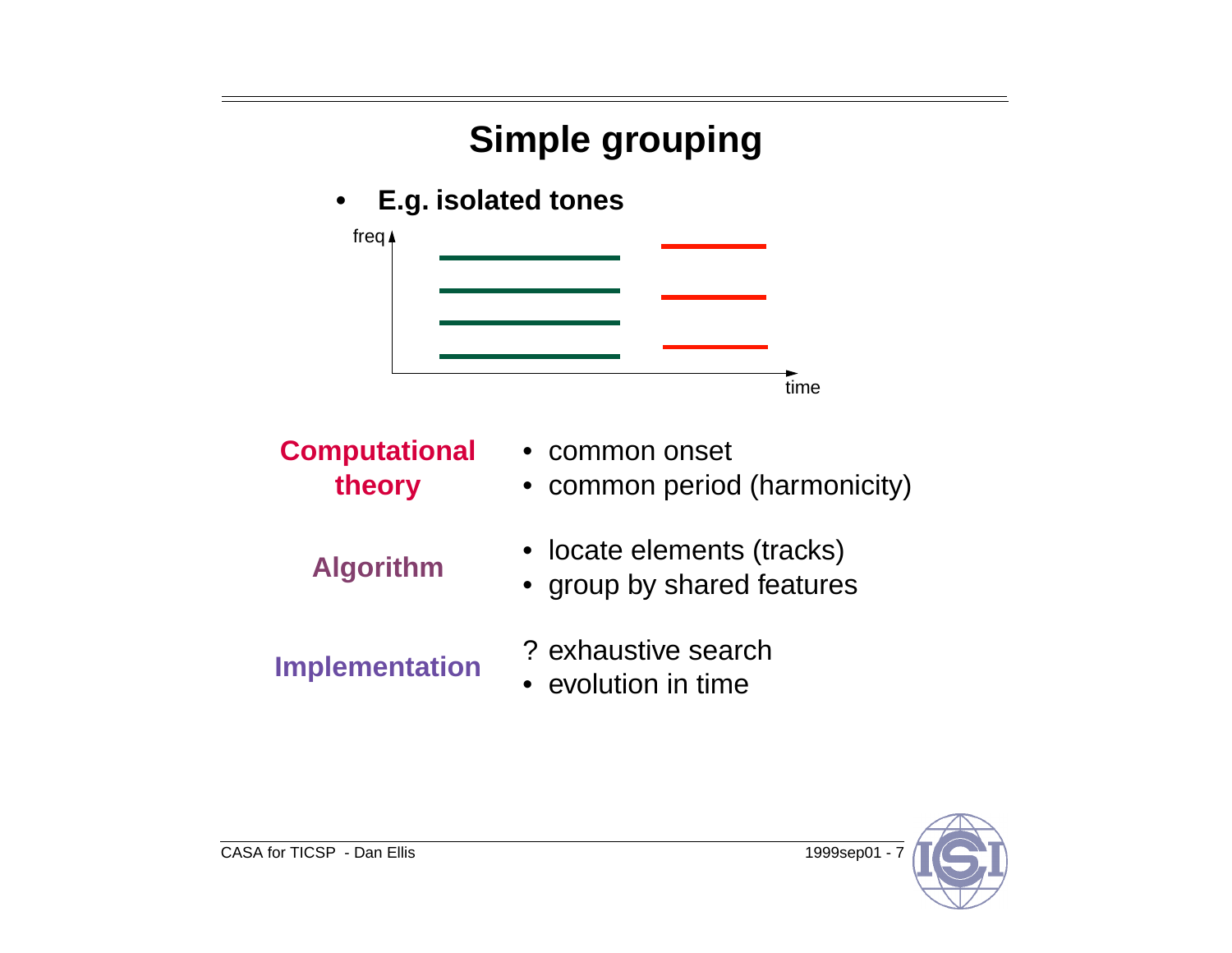## **Complications for grouping: 1: Cues in conflict**

**• Mistuned harmonic (Moore, Darwin..):**



- harmonic usually groups by onset & periodicity
- can alter frequency and/or onset time
- 'degree of grouping' from overall pitch match
- **• Gradual, various results:**



heard as separate tone, still affects pitch

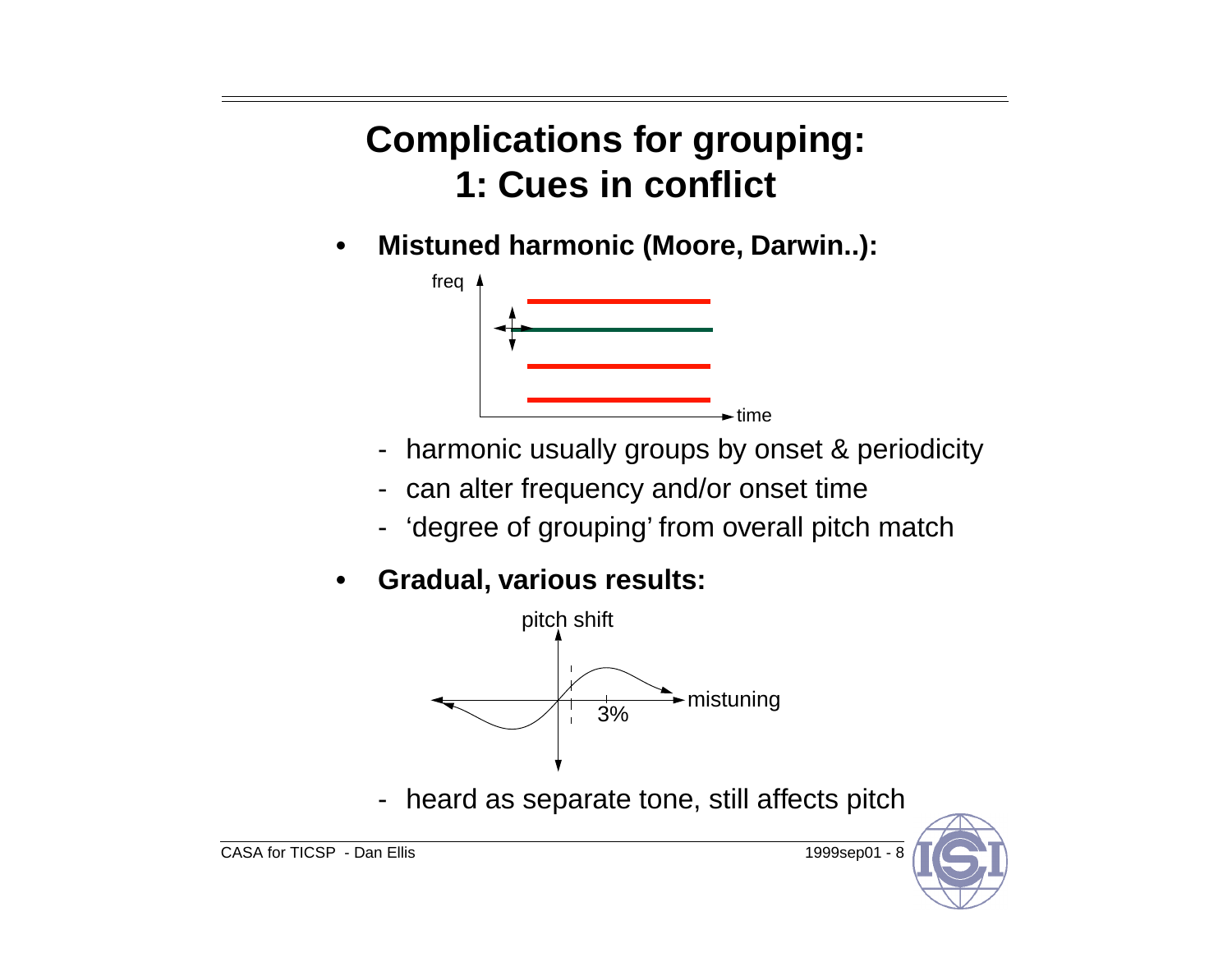## **Complications for grouping: 2: The effect of time**

**• Added harmonics:**



- onset cue initially segregates; periodicity eventually fuses

#### **• The effect of time**

- some cues take time to become apparent
- onset cue becomes increasingly distant...
- **• What is the impetus for fission?**
	- e.g. double vowels
	- depends on what you expect .. ?

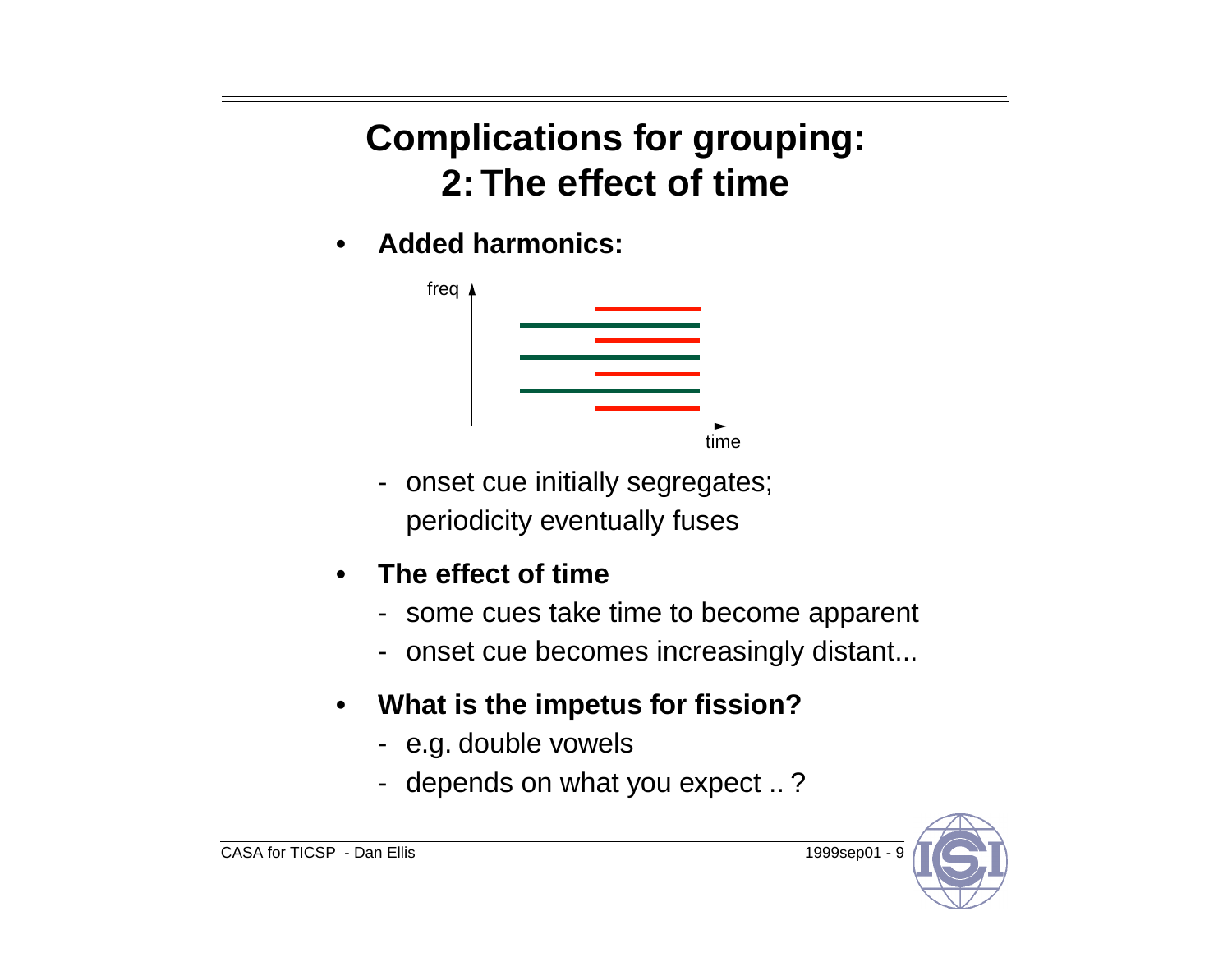## **Outline**

**Auditory Scene Analysis (ASA) 1**

### **Computational ASA (CASA) 2**

- A simple model of grouping
- Other systems
- **Context, expectation & predictions 3**
- **Applications: speech recognition, indexing 4**
- **Conclusions and open issues 5**

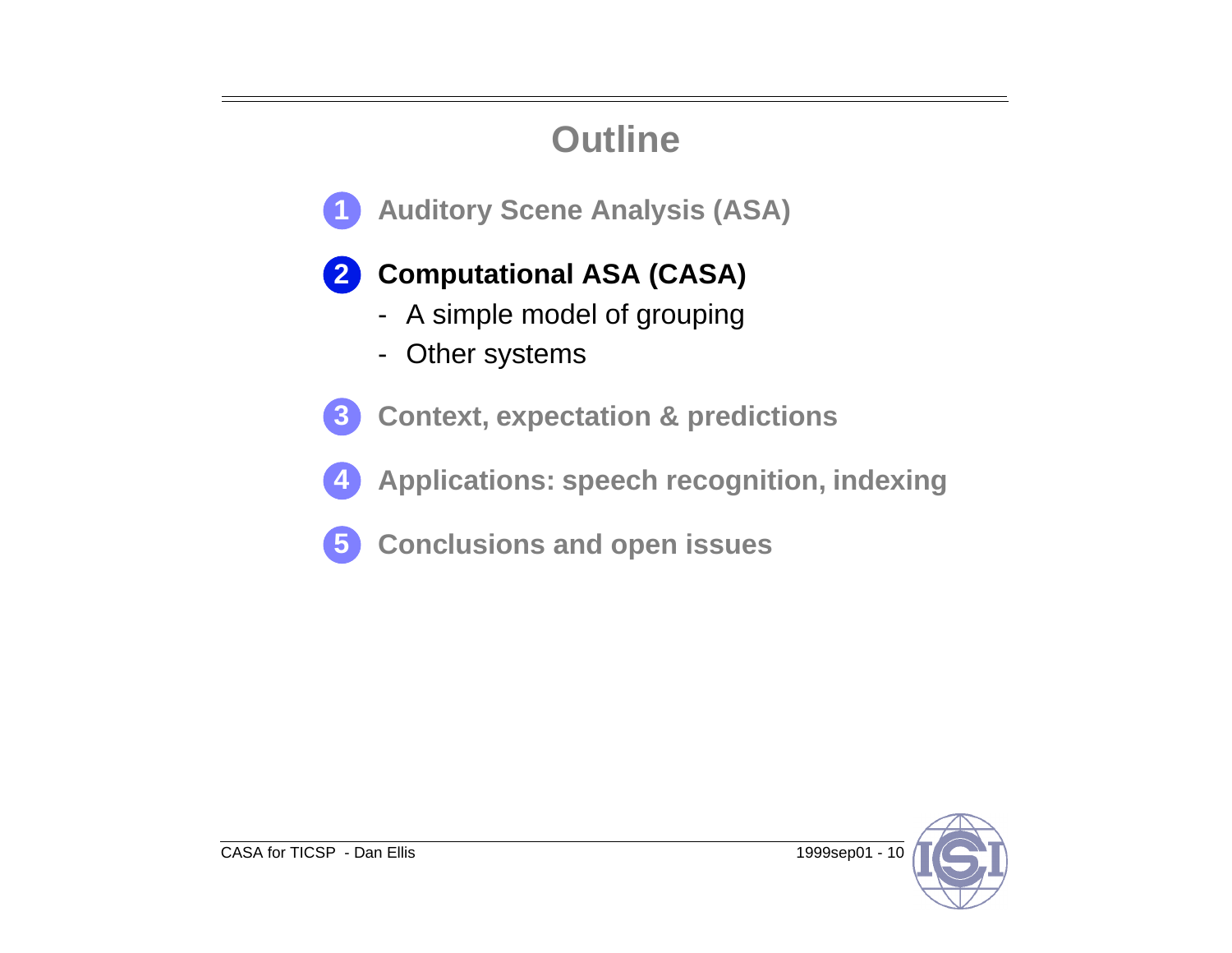# **Computational Auditory Scene Analysis 2(CASA)**

- **• Automatic sound organization?**
	- convert an undifferentiated signal into a description in terms of different sources
- **• Translate psych. rules into programs?**
	- representations to reveal common onset, harmonicity ...
- **• Motivations & Applications**
	- it's a puzzle: new processing principles?
	- real-world interactive systems (speech, robots)
	- hearing prostheses (enhancement, description)
	- advanced processing (remixing)
	- multimedia indexing

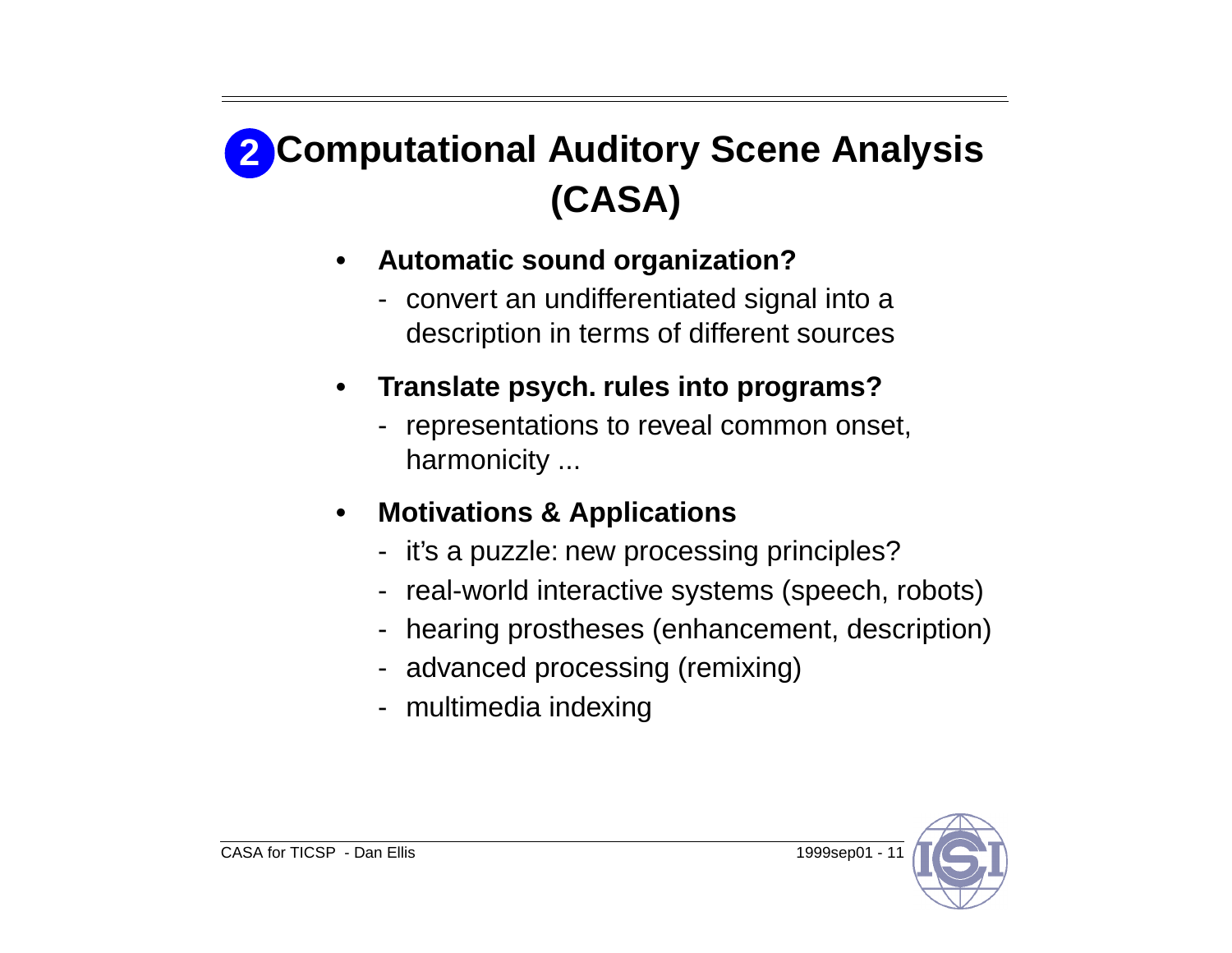## **A simple model of grouping**

**• "Bregman at face value" (e.g. Brown 1992):**



- feature maps
- periodicity cue
- common-onset boost
- resynthesis

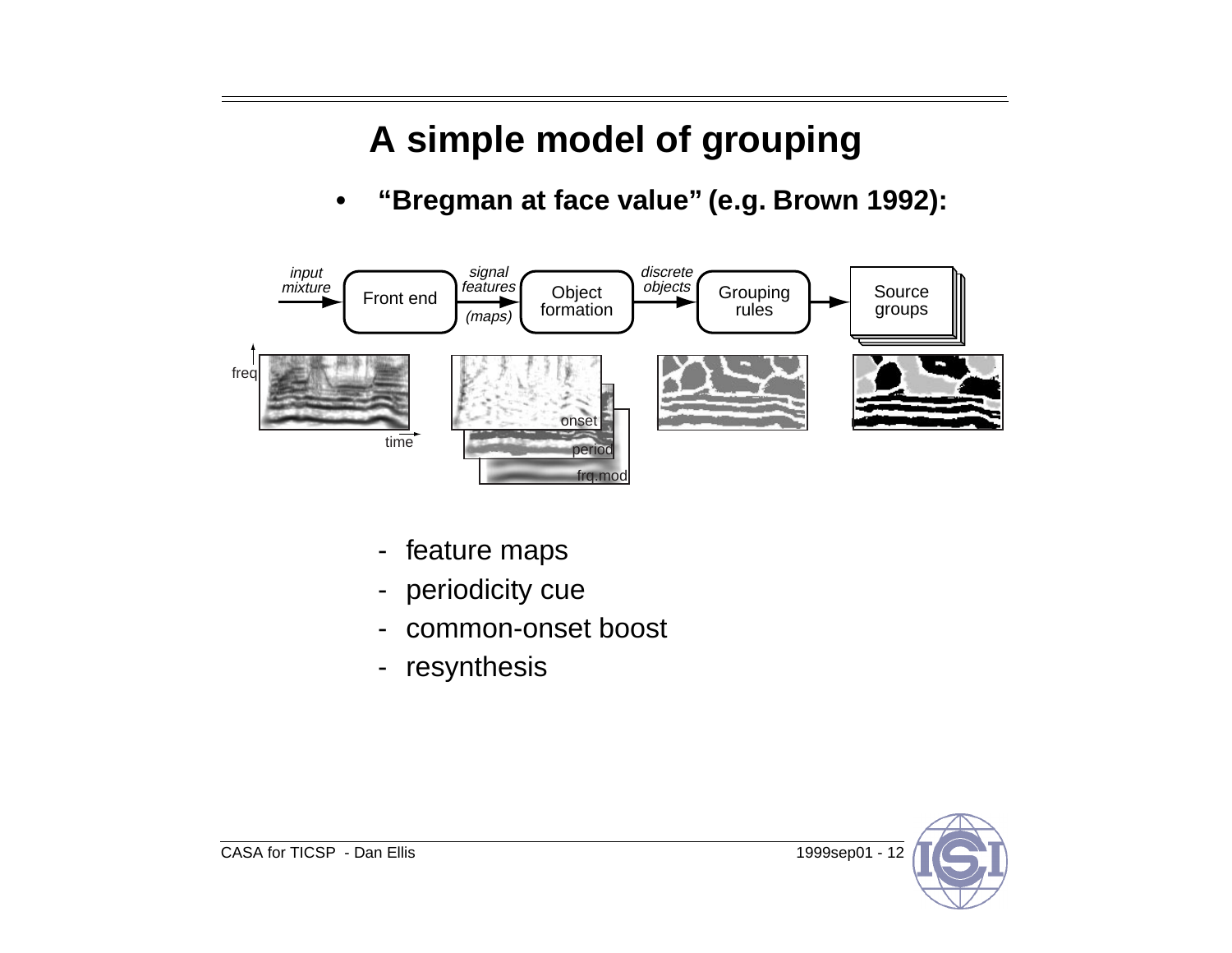## **Grouping model results**

**• Able to extract voiced speech:**



- **• Periodicity is the primary cue**
	- how to handle aperiodic energy?
- **• Limitations**
	- resynthesis via filter-mask
	- only periodic targets
	- robustness of discrete objects

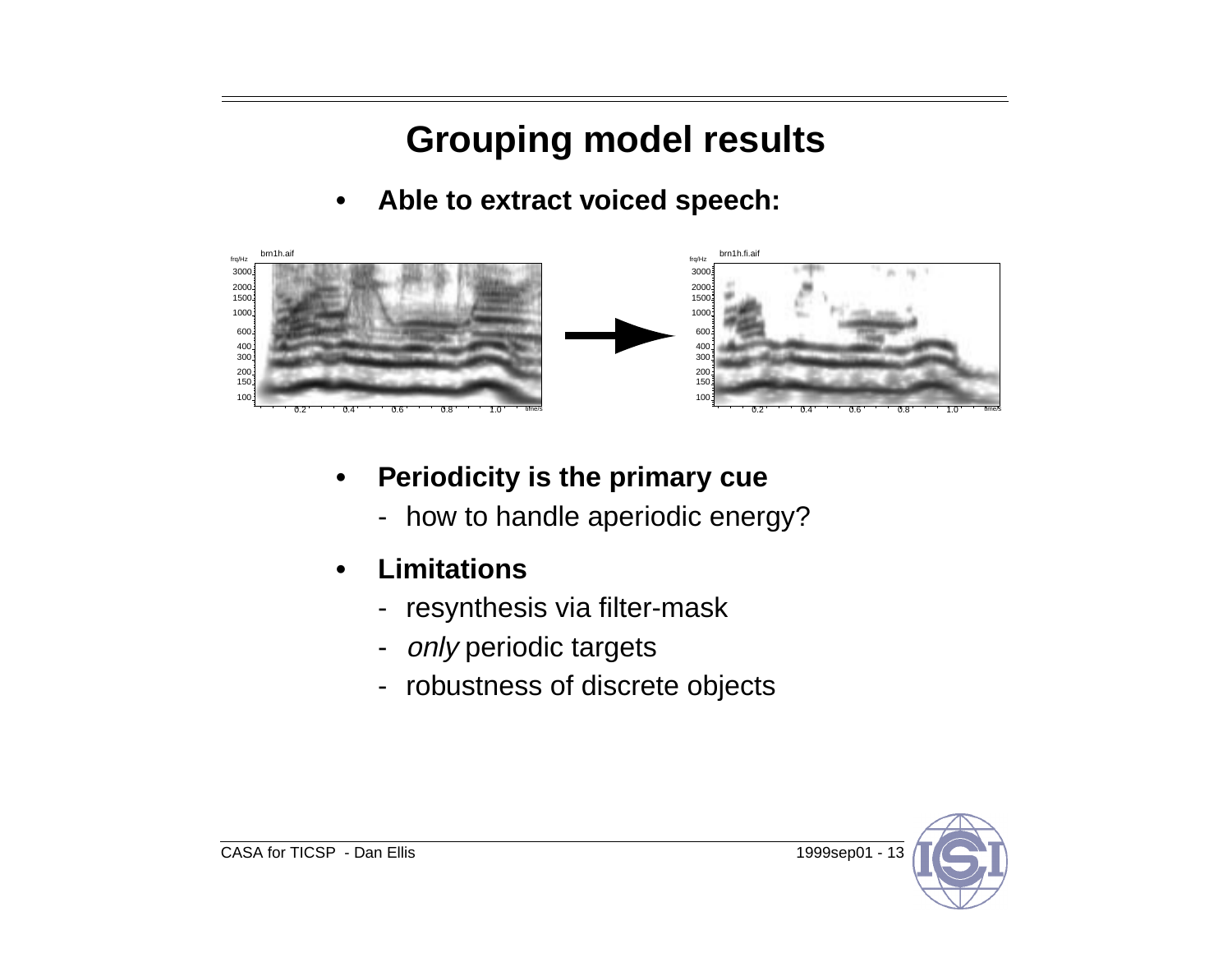# **Other CASA systems (1)**

- **• Weintraub 1985**
	- separate male & female voices
	- find periodicities in each frequency channel by auto-coincidence
	- number of voices is 'hidden state'
- **• Cooke 1991**
	- 'Synchrony strands' auditory model
	- Fusing resolved harmonics and AM formants
	- led to [Brown 1992]

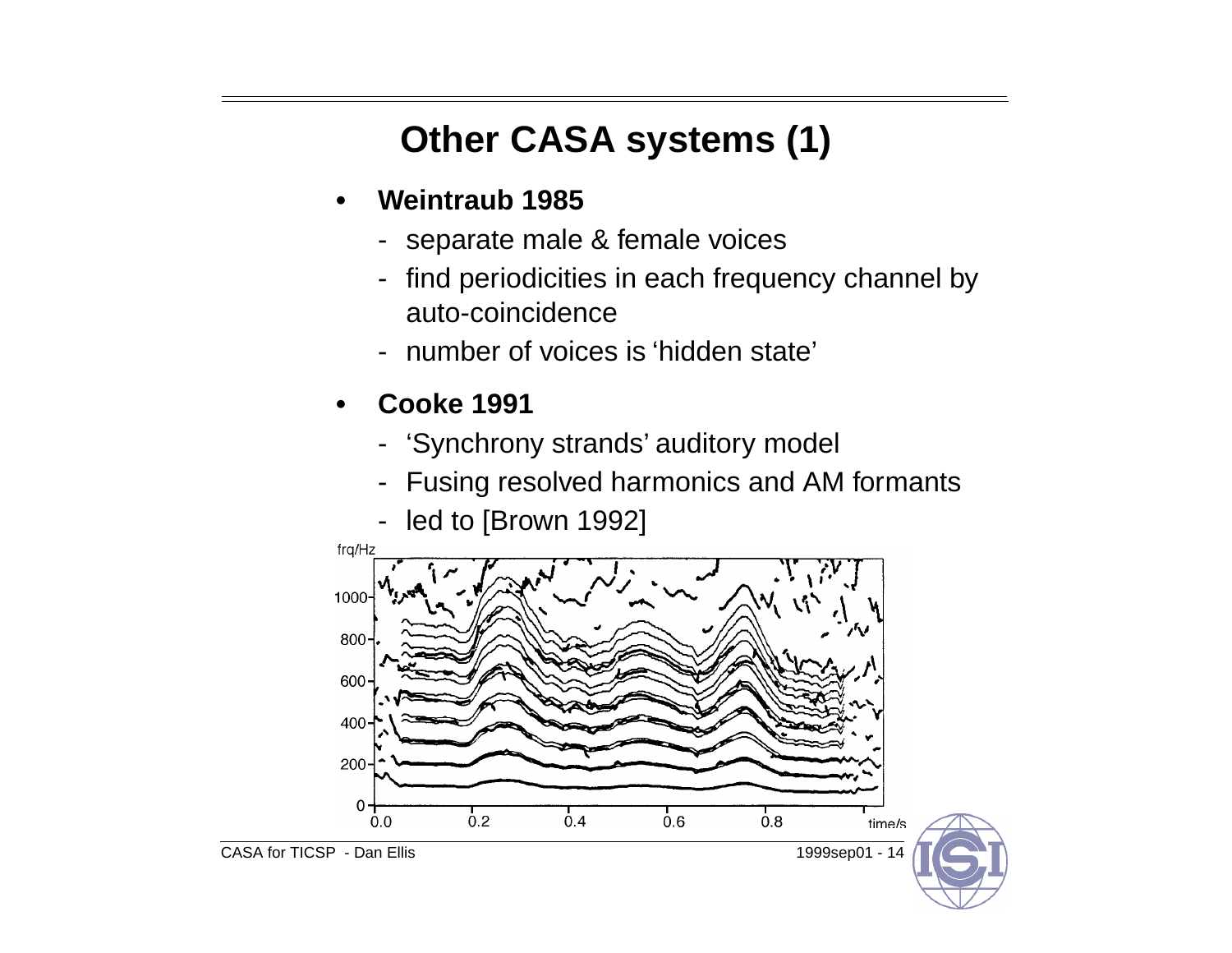## **Other CASA systems (2)**

- **• Okuno, Nakatani &c (1994-)**
	- -'tracers' follow each harmonic + noise 'agent'
	- residue-driven: account for whole signal

#### **• Klassner 1996**

- search for a combination of templates
- high-level hypotheses permit front-end tuning



- **• Ellis 1996**
	- model for events perceived in dense scenes
	- prediction-driven: observations - hypotheses

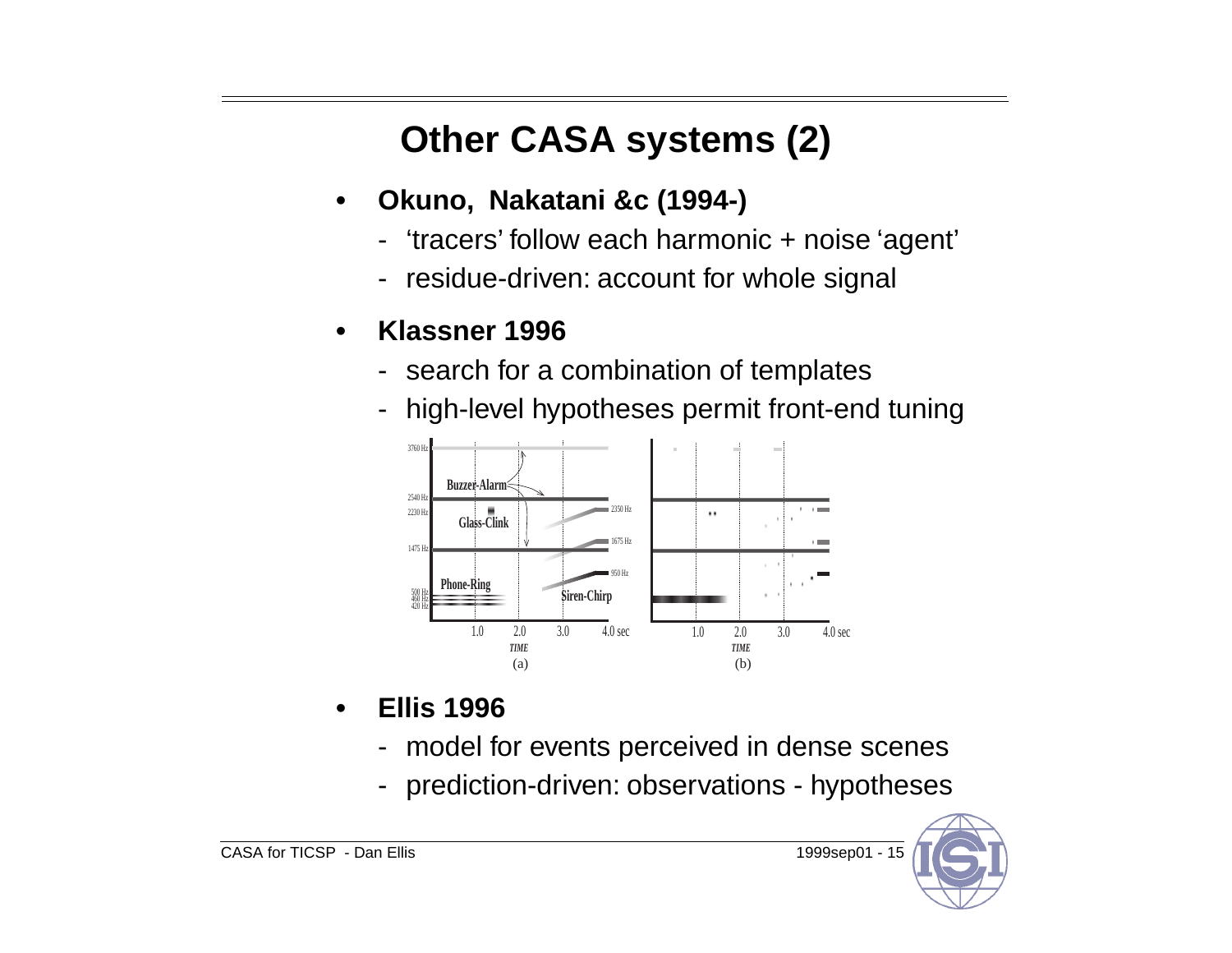## **Other signal-separation approaches**

- **• HMM decomposition (RK Moore '86)**
	- recover combined source states directly
- **• Blind source separation (Bell & Sejnowski '94)**
	- find exact separation parameters by maximizing statistic e.g. signal independence
- **• Neural models (Malsburg, Wang & Brown)**
	- avoid implausible AI methods (search, lists)
	- oscillators substitute for iteration?



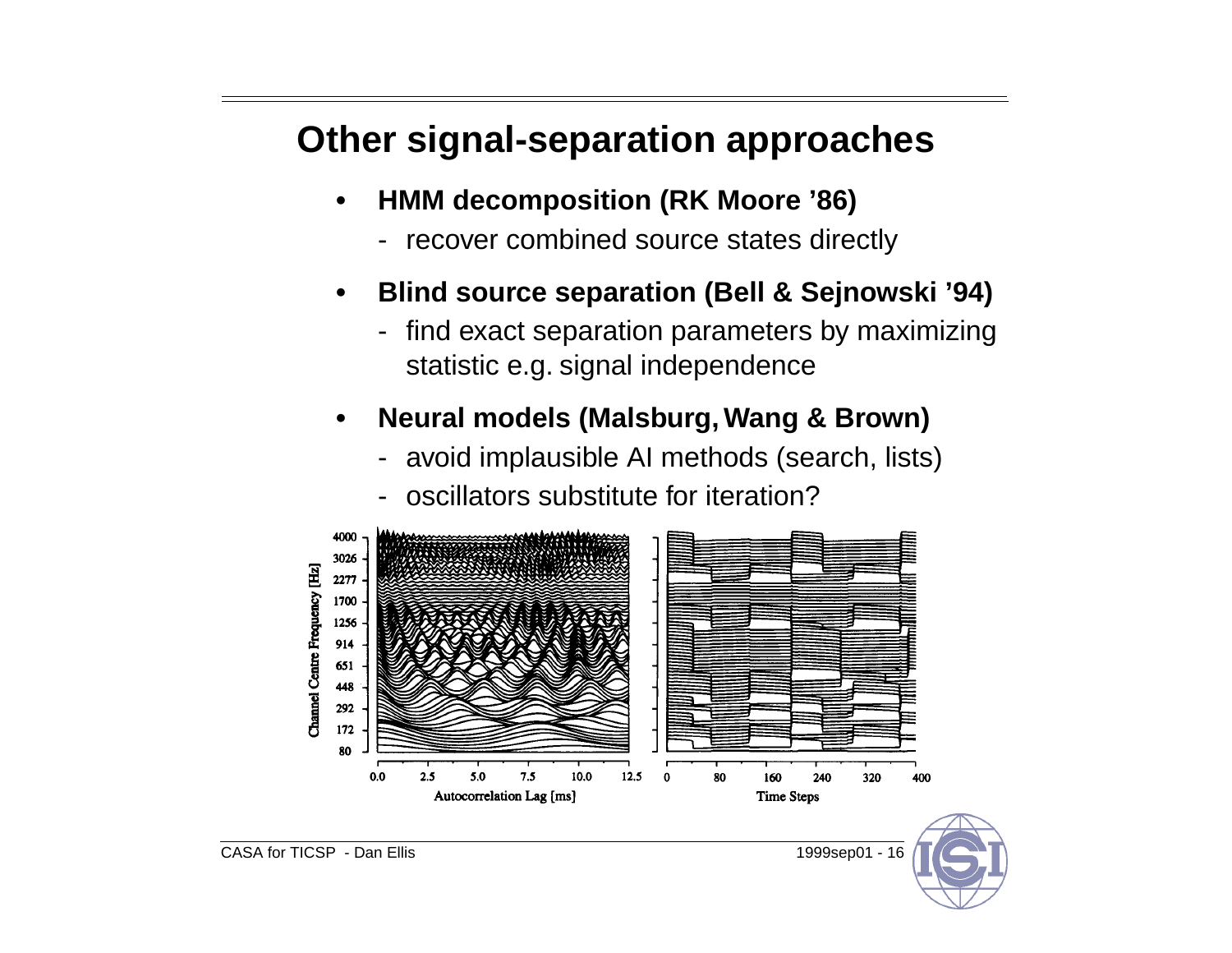## **Outline**

- **Auditory Scene Analysis (ASA) 1**
- **Computational ASA (CASA) 2**



### **Context, expectation & predictions 3**

- the effect of context
- streaming, illusions and restoration
- prediction-driven (PD) CASA



**Applications: speech recognition, indexing**

**Conclusions and open issues 5**

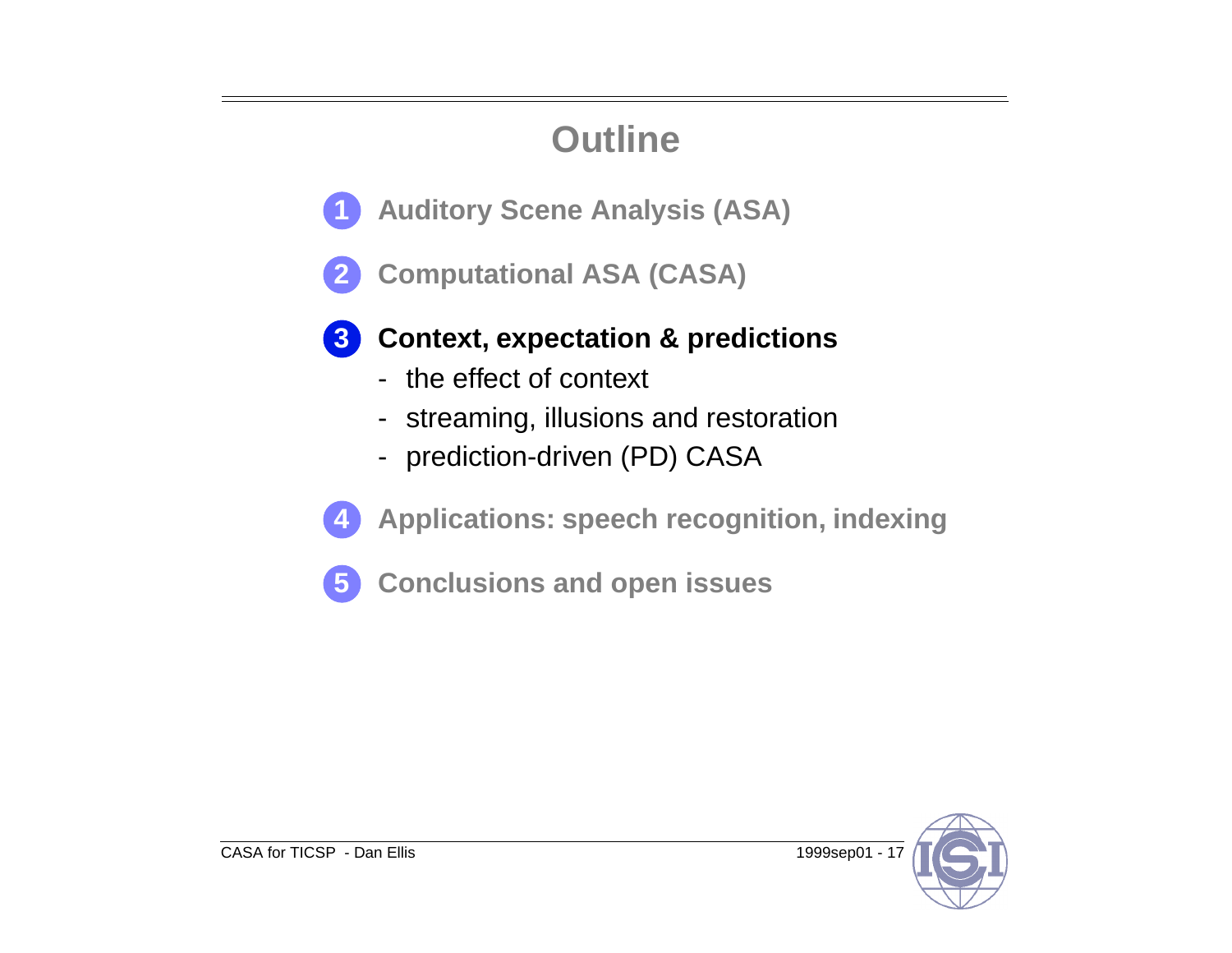

- support 'restoration illusions'...
	- $\rightarrow$  hooks for high-level knowledge
- + 'complete explanation', multiple hypotheses, resynthesis

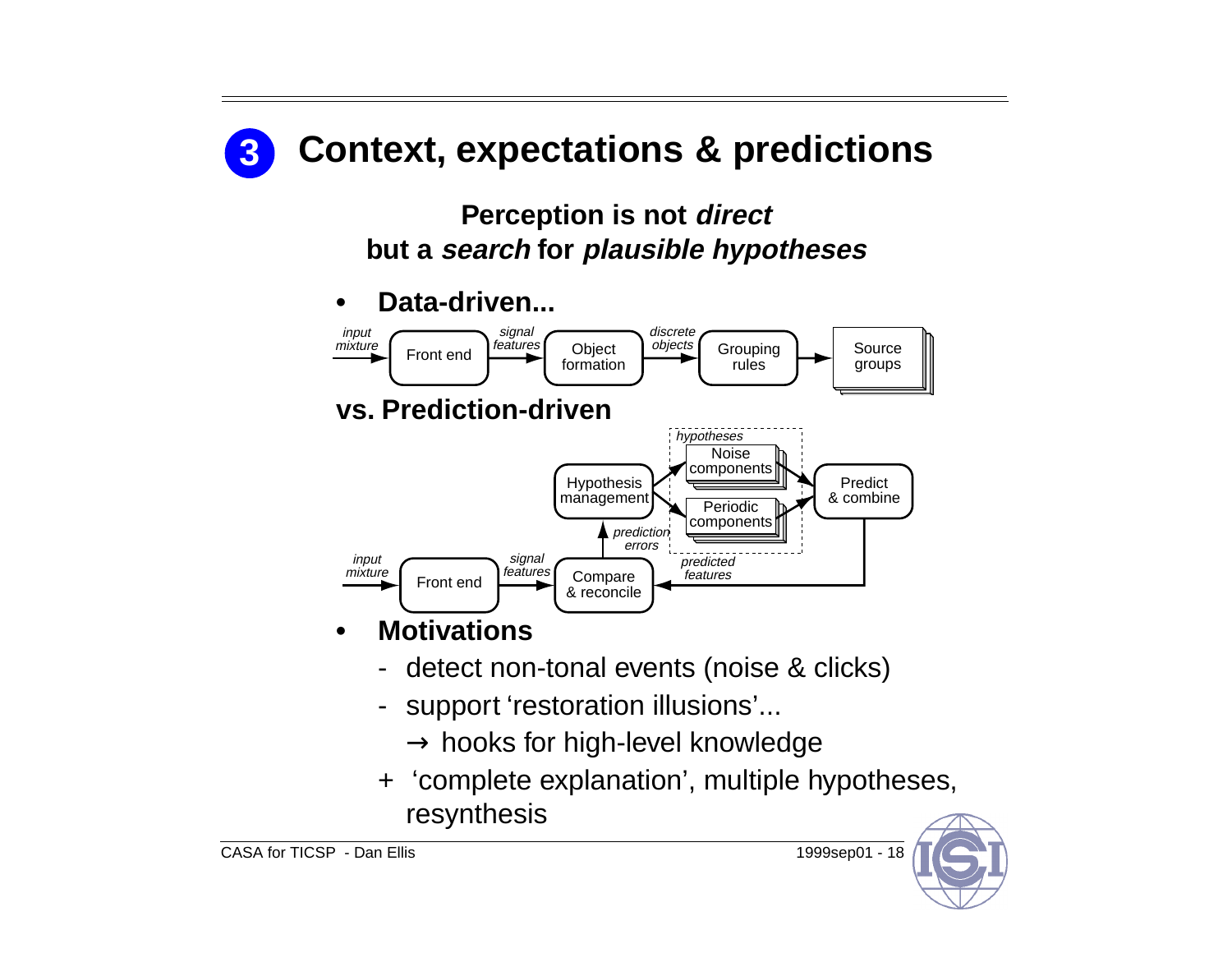## **The effect of context**

- **• Context can create an 'expectation': i.e. a bias towards a particular interpretation**
- **• e.g. Bregman's "old-plus-new" principle:**

A change in a signal will be interpreted as an added source whenever possible



- a different division of the same energy depending on what preceded it

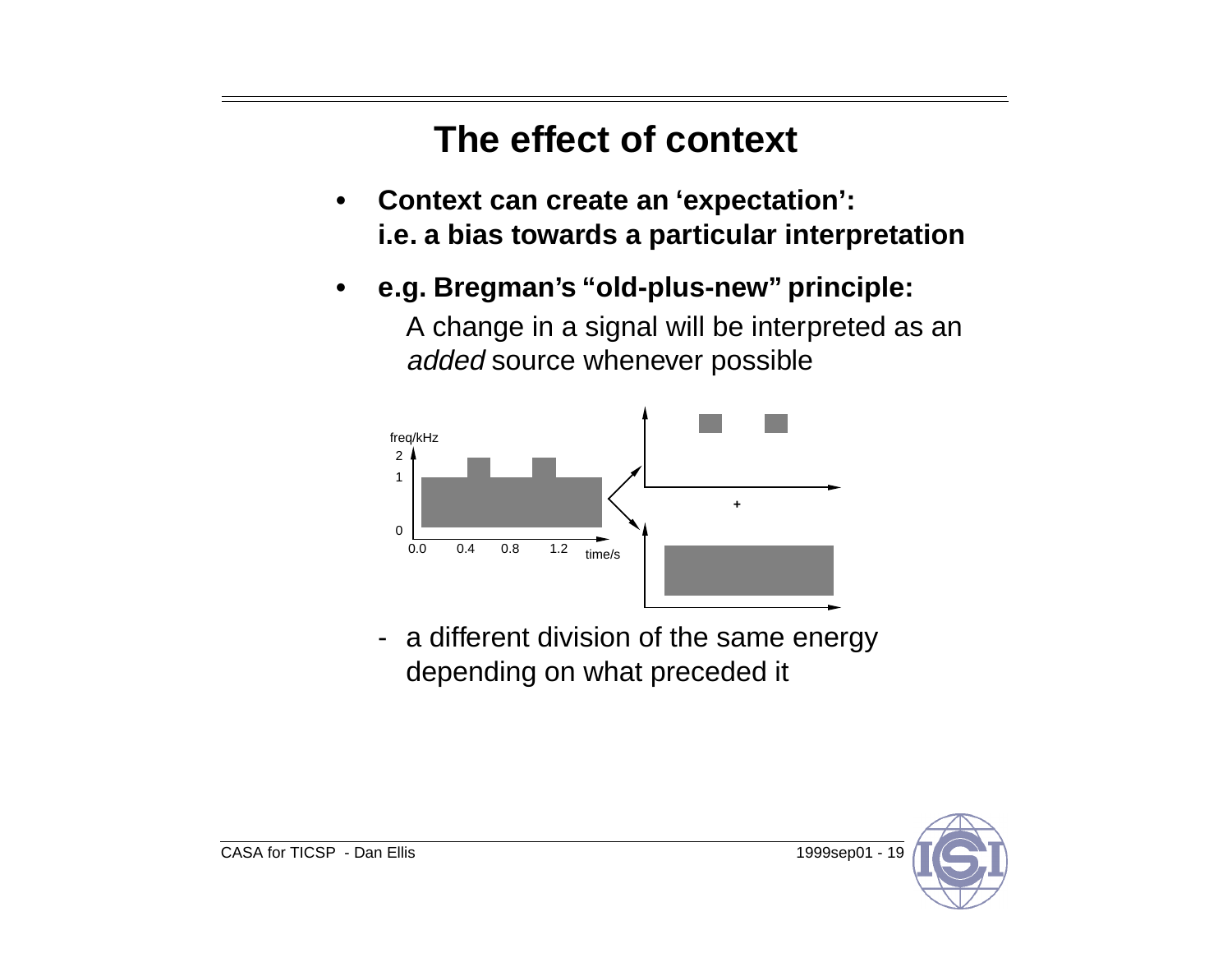## **Streaming**

**• Successive tone events form separate streams**



- **• Order, rhythm &c within, not between, streams**
- **Computational theory** Consistency of properties for successive source events
	-
	- **Algorithm** 'expectation window' for known streams (widens with time)
- 
- **Implementation** competing time-frequency<br>affinity weights...

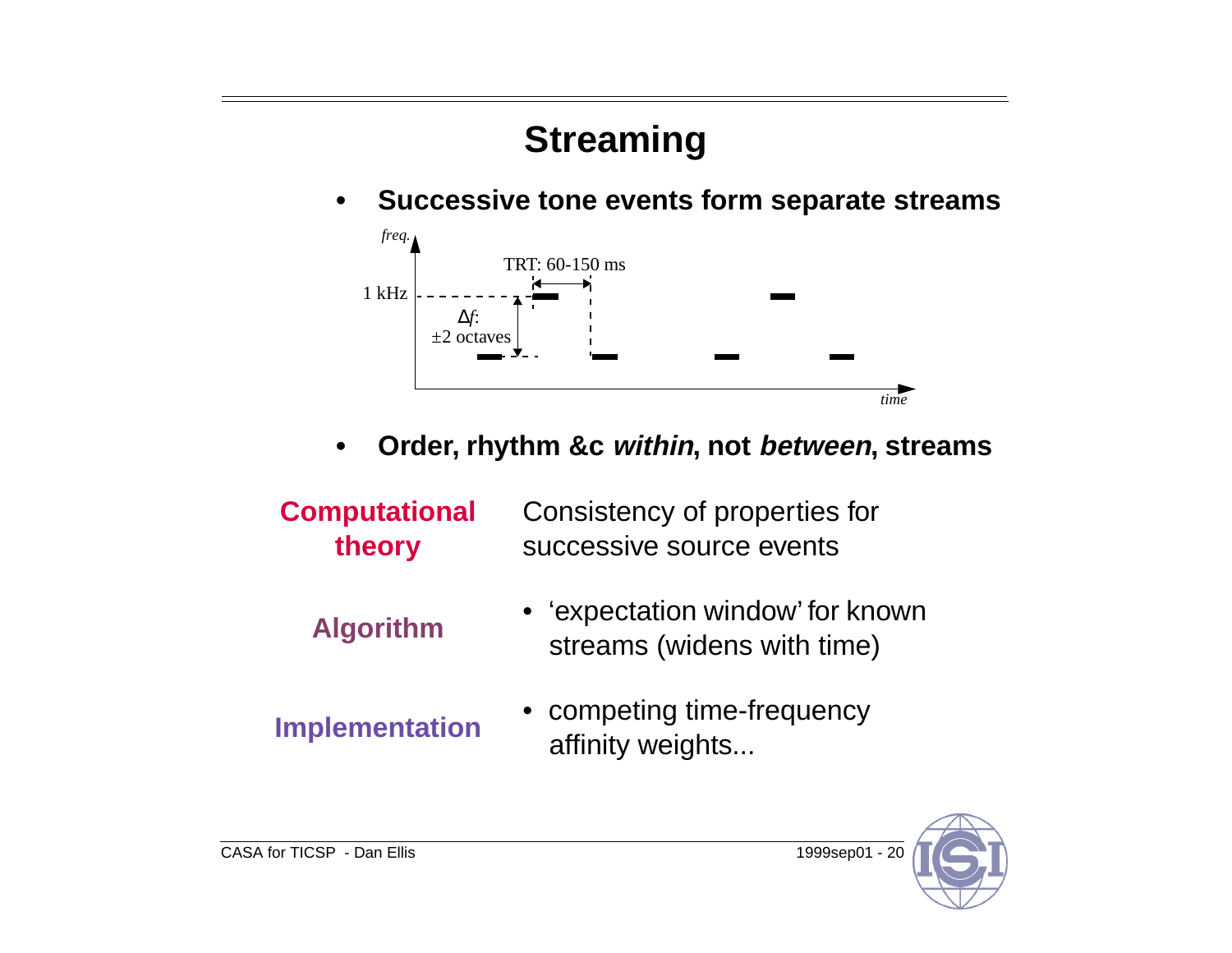## **Restoration & illusions**

- **• Direct evidence may be masked or distorted**  $\rightarrow$ make best guess using available information
- **• E.g. the 'continuity illusion':**



- tones alternates with noise bursts
- noise is strong enough to mask tone ... so listener discriminate presence
- continuous tone distinctly perceived for gaps  $\sim$ 100s of ms
- $\rightarrow$  Inference acts at low, preconscious level

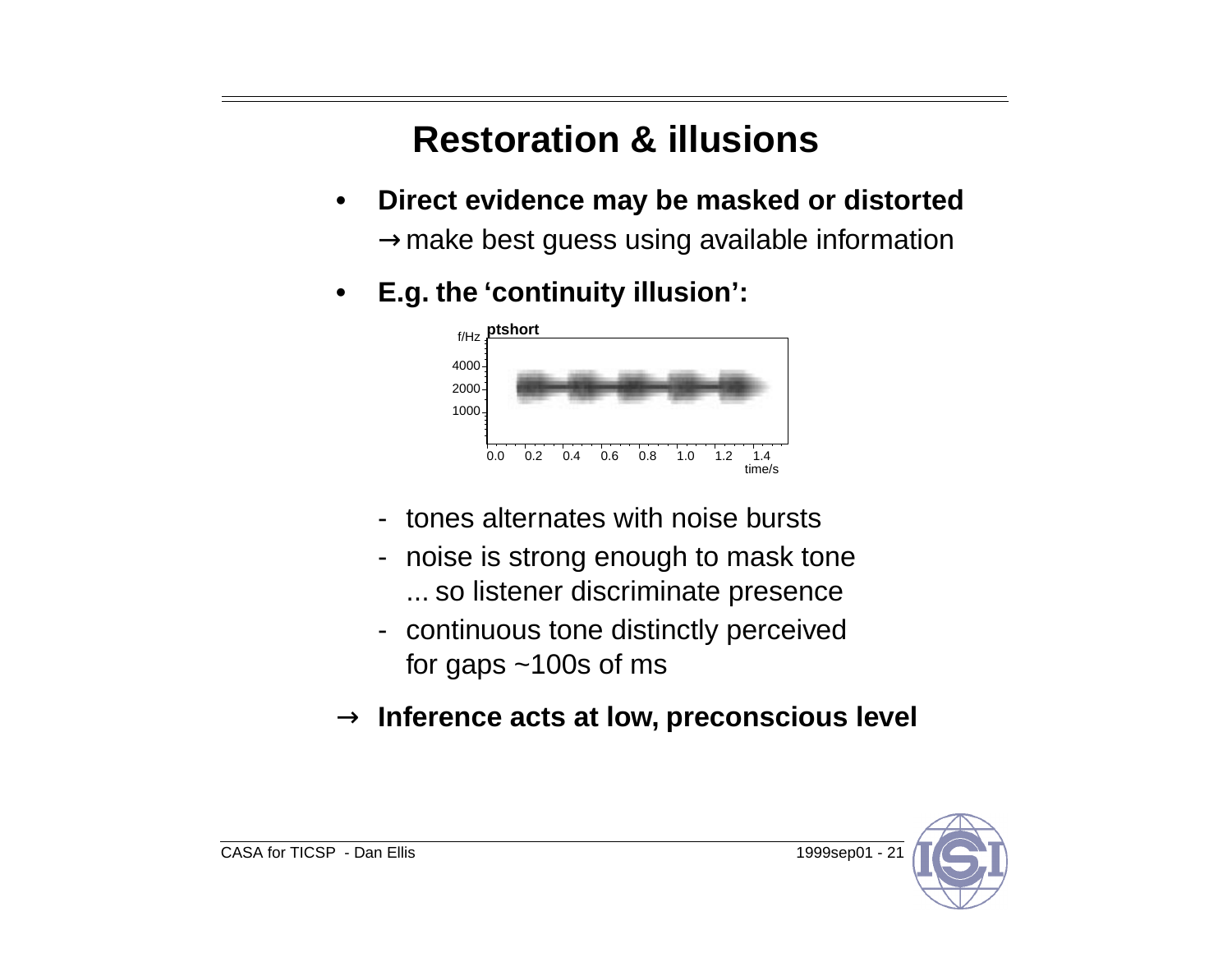## **Speech restoration**

- **• Speech provides very strong bases for inference (coarticulation, grammar, semantics):**
- CASA for TICSP Dan Ellis 1999sep01 22 1.2 1.3 1.4 1.5 1.6 1.7 time/s 0 500 1000 1500 2000 2500 3000 <sup>3500</sup> frq/Hz nsoffee.aif 5 10 <sup>15</sup> f/Bark **S1−env.pf:0** 0.0 0.2 0.4 0.6 0.8 1.0 1.2 1.4 1.6 1.8  $40<sup>1</sup>$  $60 -$ 80 Temporal compound (1998jul10) time / ms 50 100 150 200 250 300 350 400 450 500 550 60 80 100  **Sinewave speech (duplex?)**
	- **• Phonemic restoration**

**• Temporal compounds**

**•**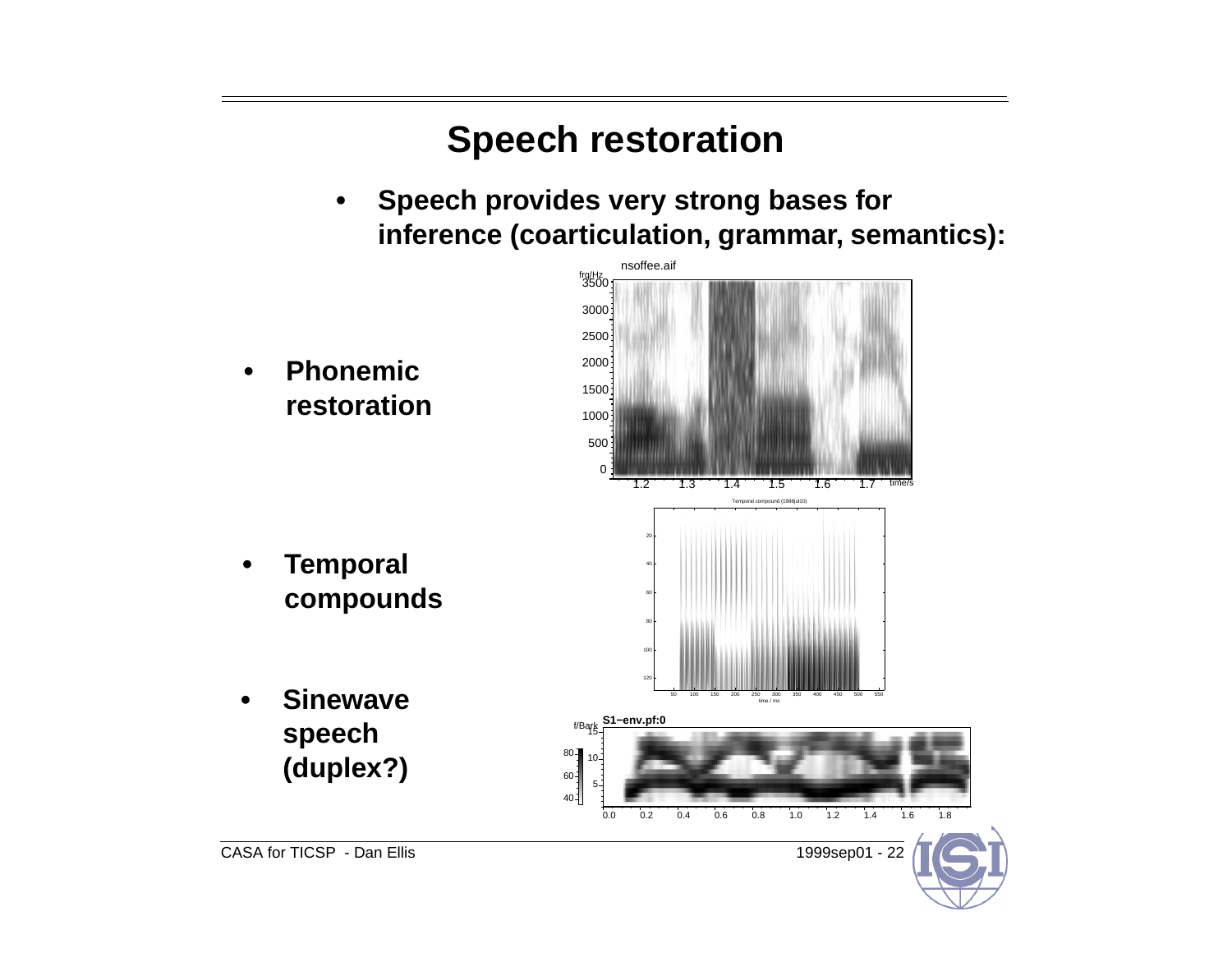## **Modeling top-down processing: 'Prediction-driven' CASA (PDCASA):**



- **• An approach as well as an implementation...**
- **• Key features:**
	- -'complete explanation' of all scene energy
	- vocabulary of periodic/noise/transient elements
	- multiple hypotheses
	- explanation hierarchy

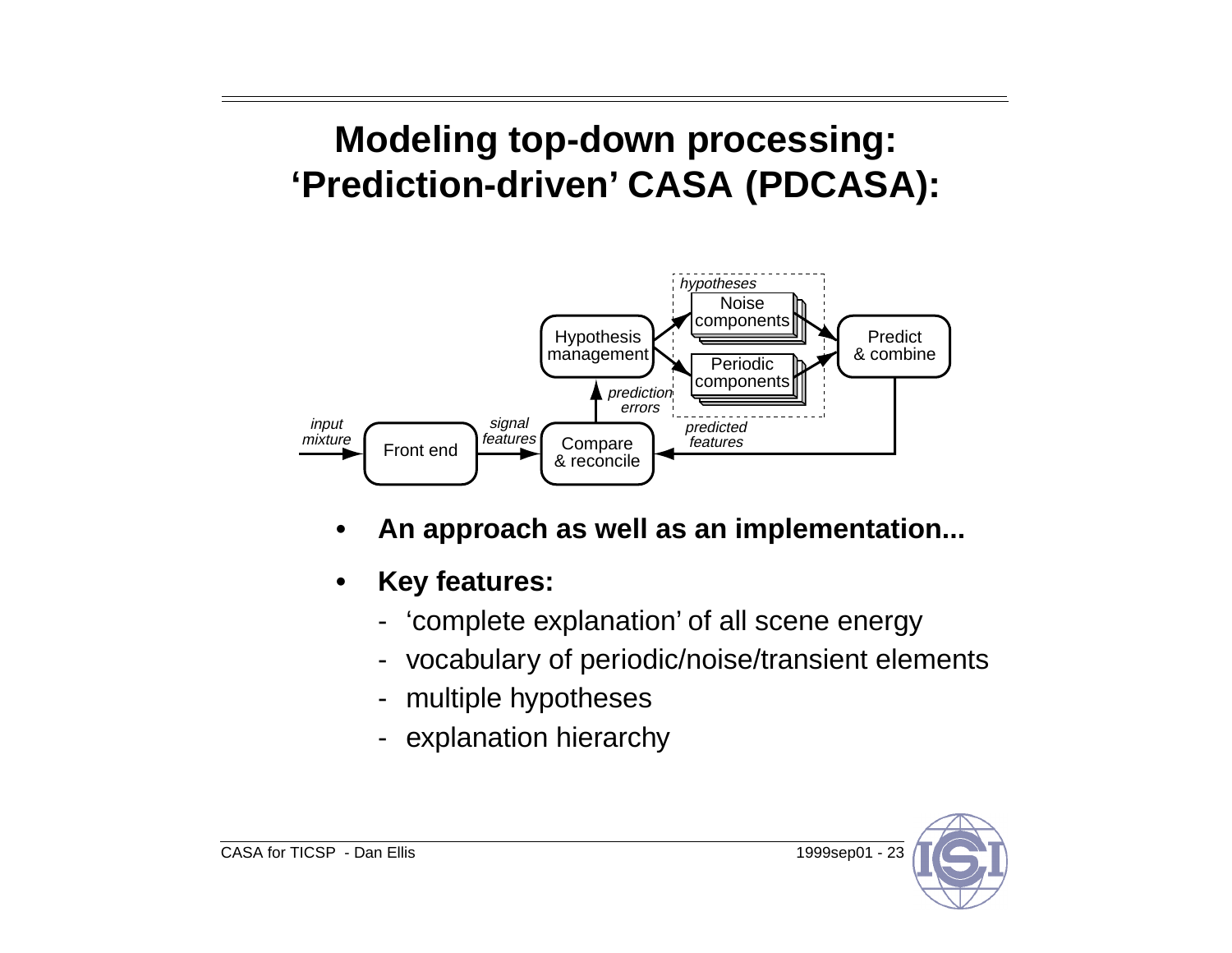## **PDCASA for old-plus-new**

#### **• Incremental analysis**



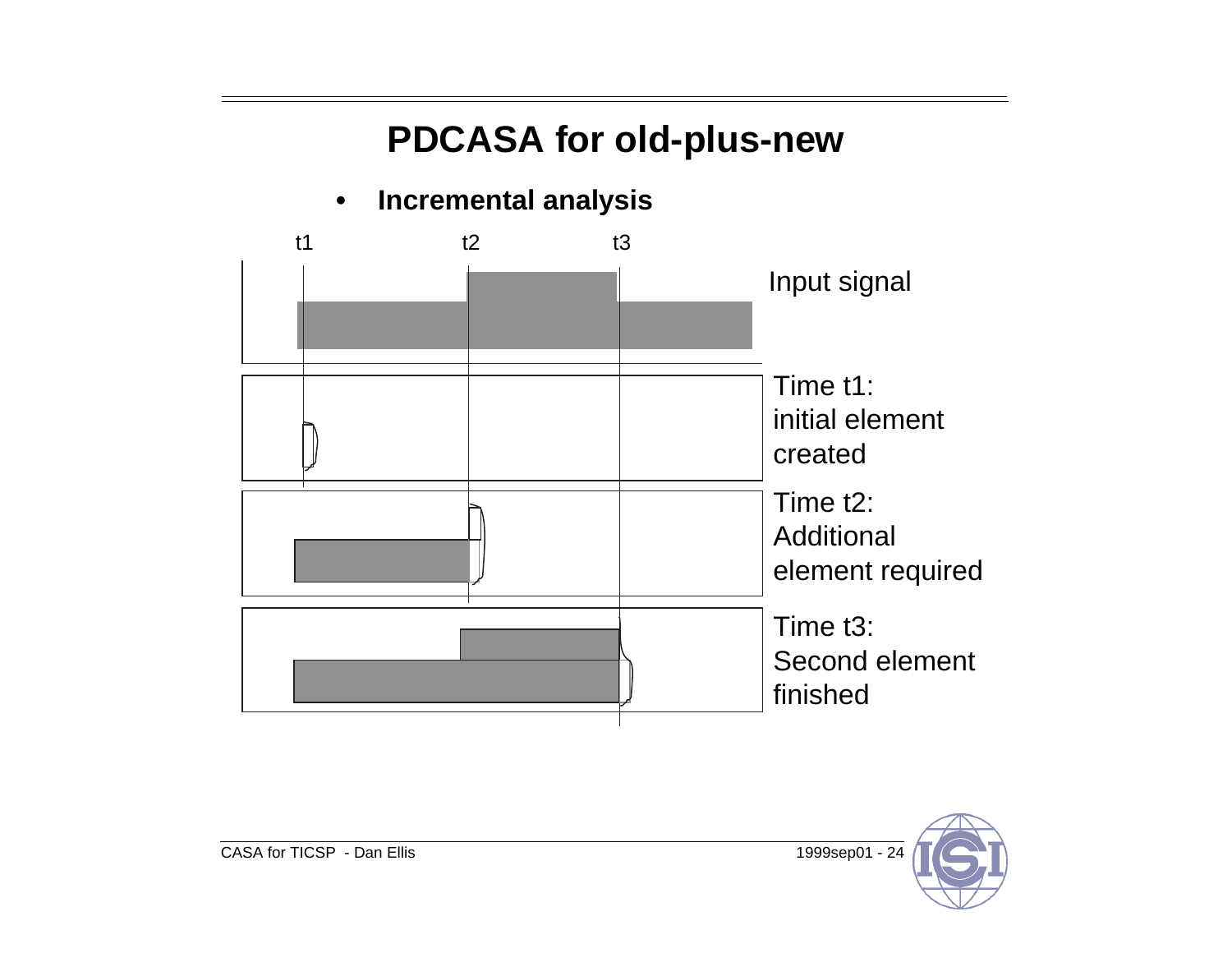## **PDCASA for the continuity illusion**

**• Subjects hear the tone as continuous**

... if the noise is a plausible masker



**• Data-driven analysis gives just visible portions:**



**• Prediction-driven can infer masking:**



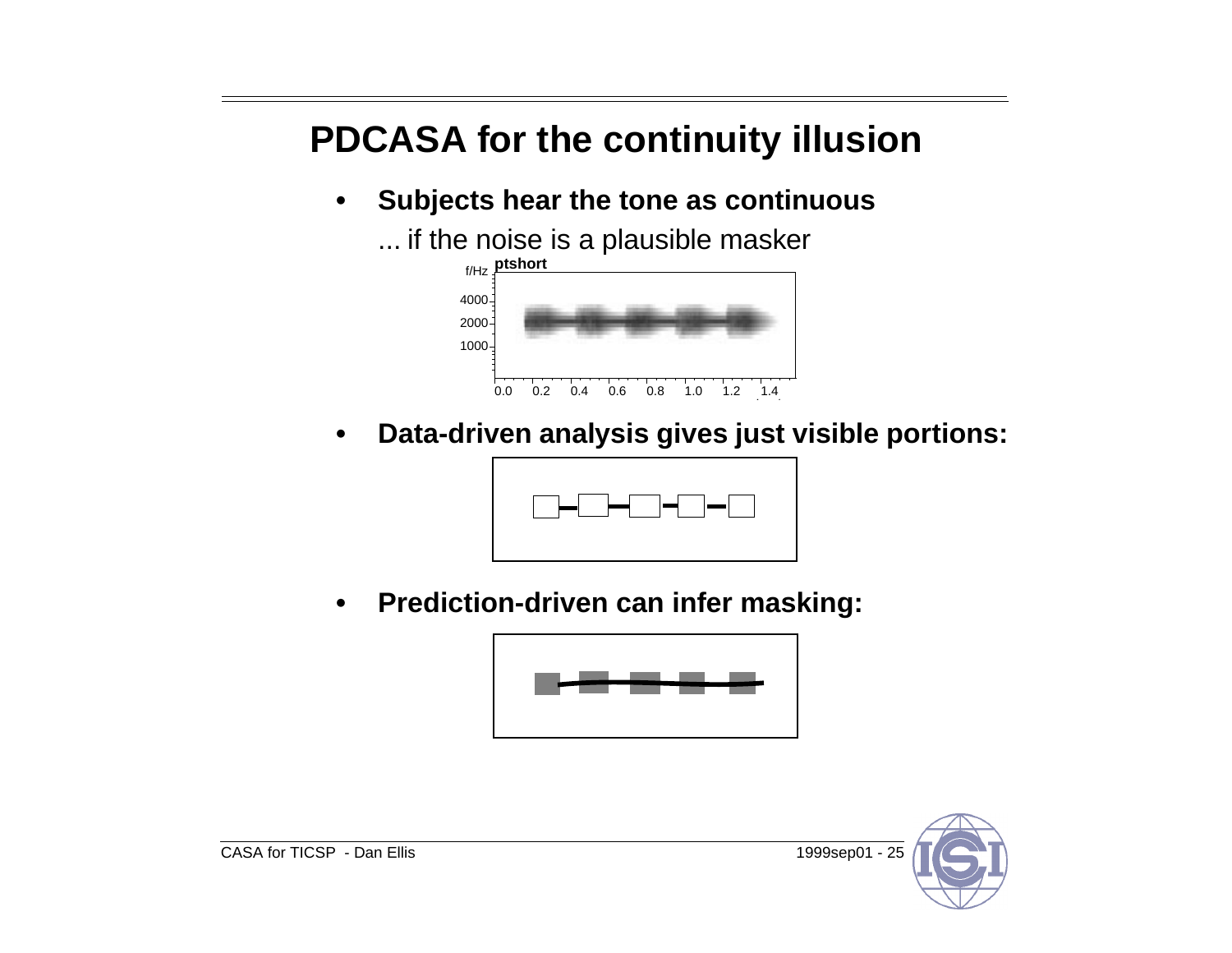### **PDCASA analysis of a complex scene**



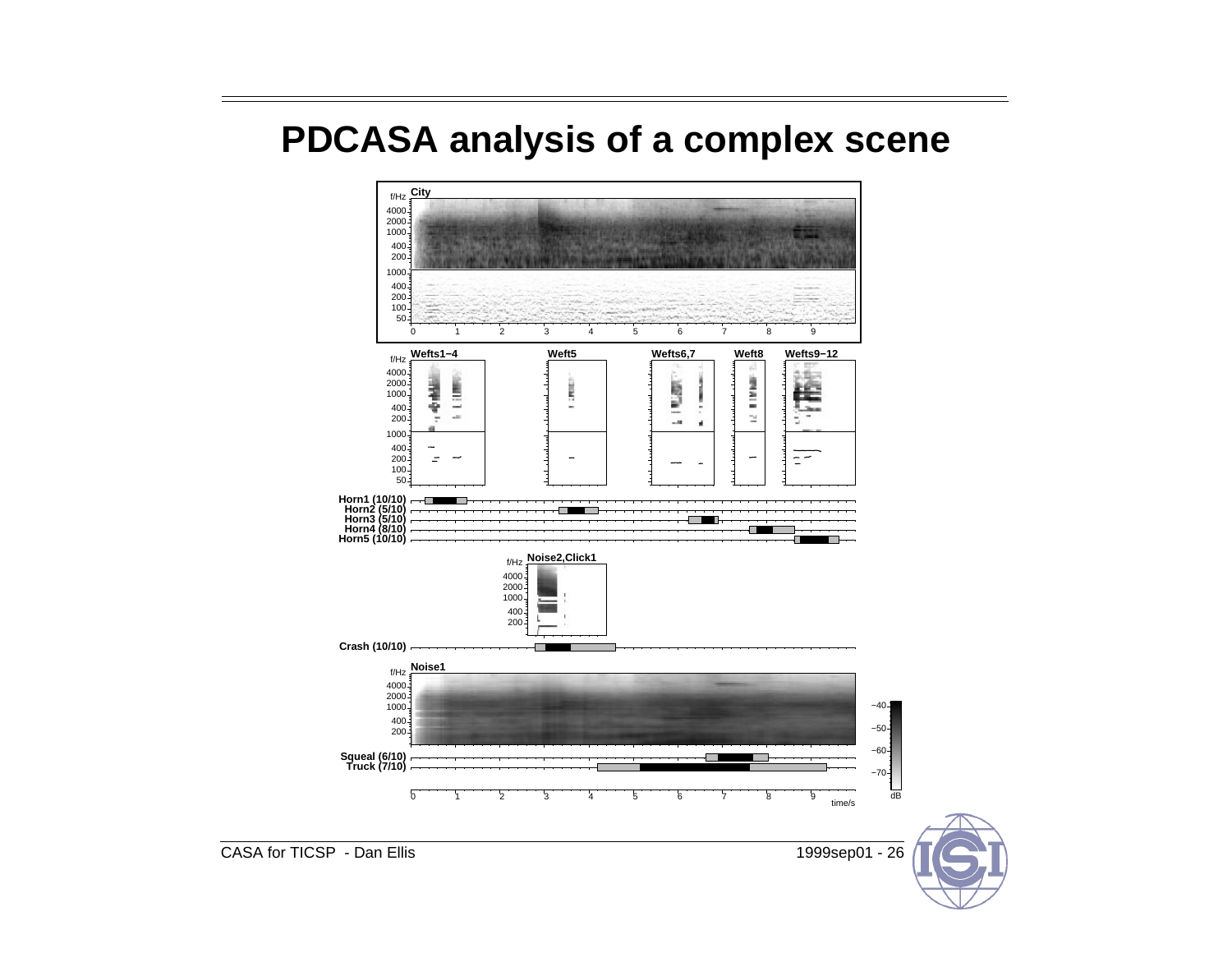## **Problems in PDCASA**

- **• Subjective ground-truth in mixtures?**
	- listening tests collect 'perceived events':

| <b>Names</b> | <b>Marks</b> |  |
|--------------|--------------|--|
| hom1         |              |  |
| crash        |              |  |
| squeal       |              |  |
| hom2         |              |  |
|              |              |  |

#### **• Other problems**

- error allocation
- source hierarchy resynthesis
- rating hypotheses
- 

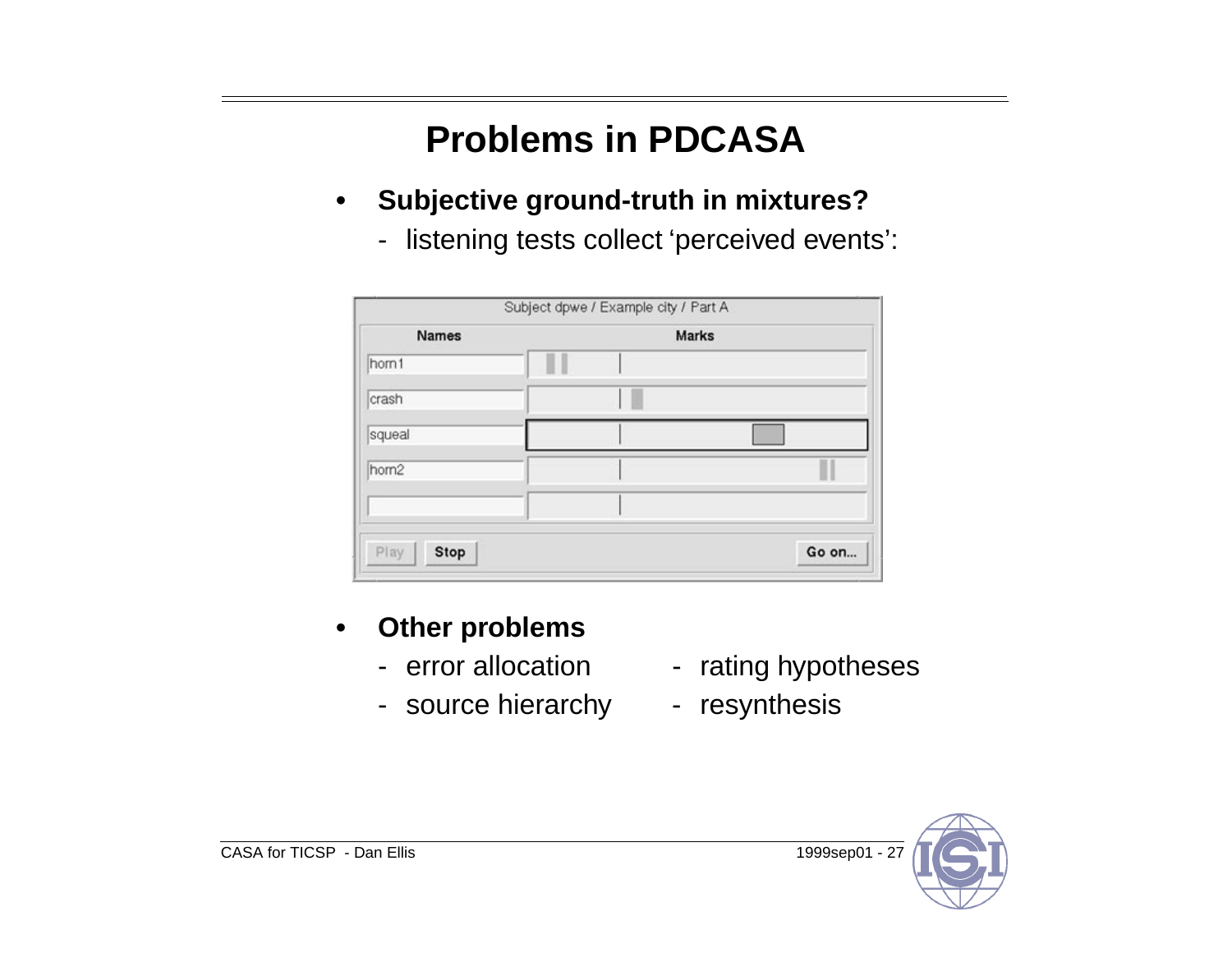## **Marrian analysis of PDCASA**

- **• Marr invoked to separate high-level function from low-level details**
- **Computational theory** • Objects persist predictably • Observations interact irreversibly **Algorithm** • Build hypotheses from generic elements •Update by prediction-reconciliation

### **Implementation** ???

"It is not enough to be able to describe the response of single cells, nor predict the results of psychophysical experiments. Nor is it enough even to write computer programs that perform approximately in the desired way:

One has to do all these things at once, and also be very aware of the computational theory..."

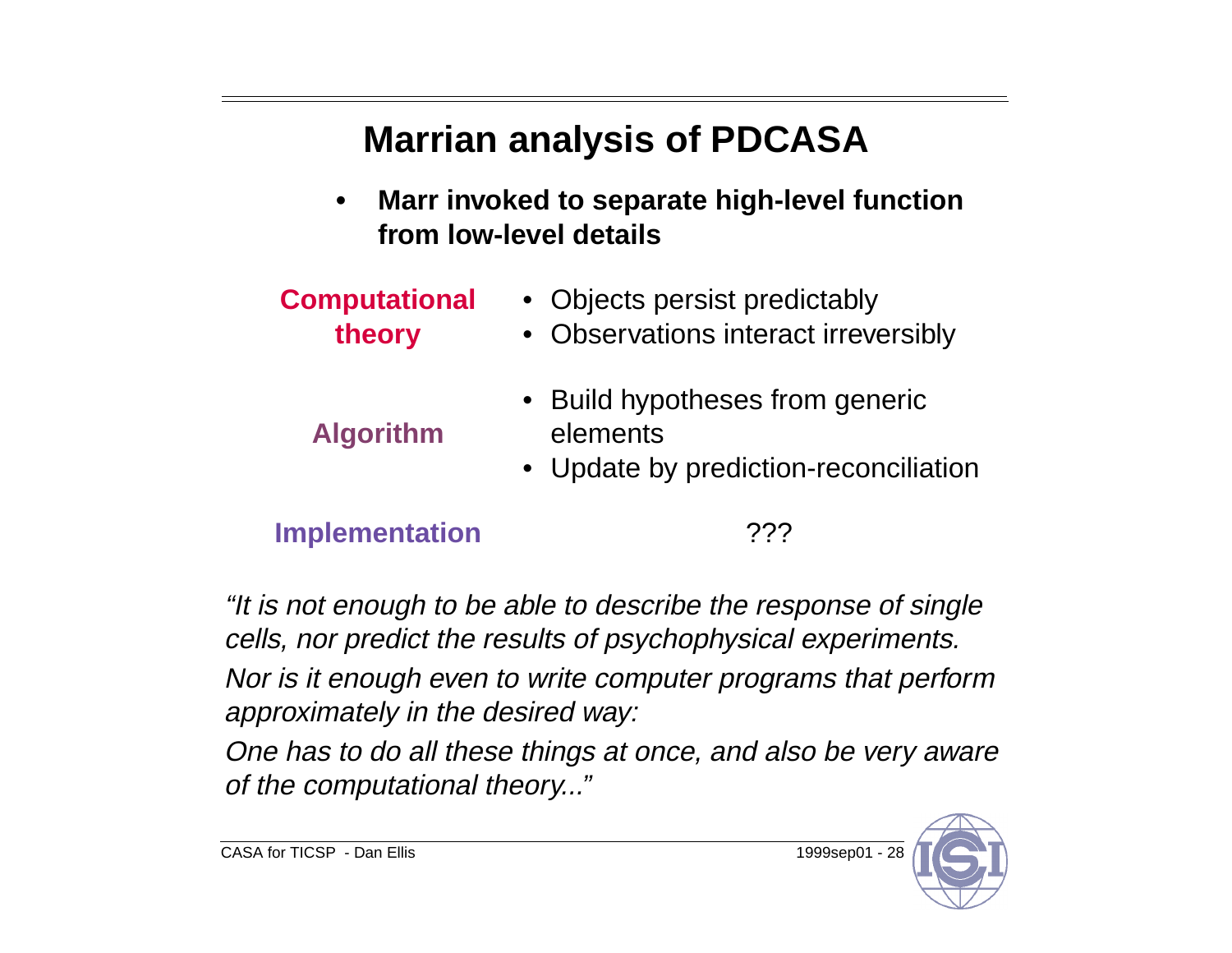## **Outline**

- **Auditory Scene Analysis (ASA) 1**
- **Computational ASA (CASA) 2**
- **Context, expectation & predictions 3**



### **Applications**

- CASA for speech recognition
- CASA for audio indexing



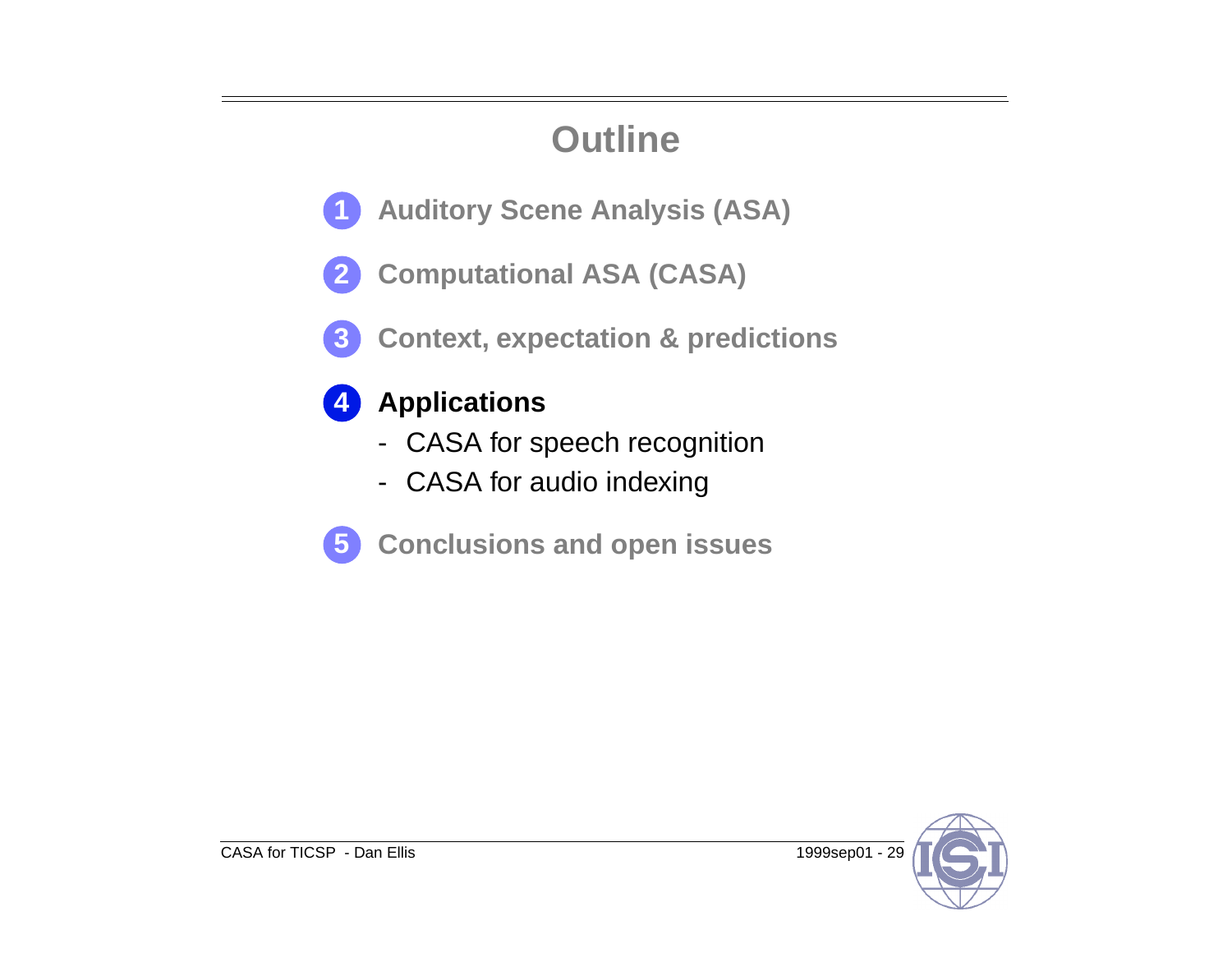# **.1 Applications: Speech recognition 4**

### **• Conventional speech recognition:**



- signal assumed entirely speech
- find valid segmentation using discrete labels
- class models from training data
- **• Some problems:**
	- need to ignore lexically-irrelevant variation (microphone, voice pitch etc.)
	- $\,$  compact feature space  $\rightarrow$  everything speech-like
- **• Very fragile to nonspeech, background**
	- scene-analysis methods very attractive...

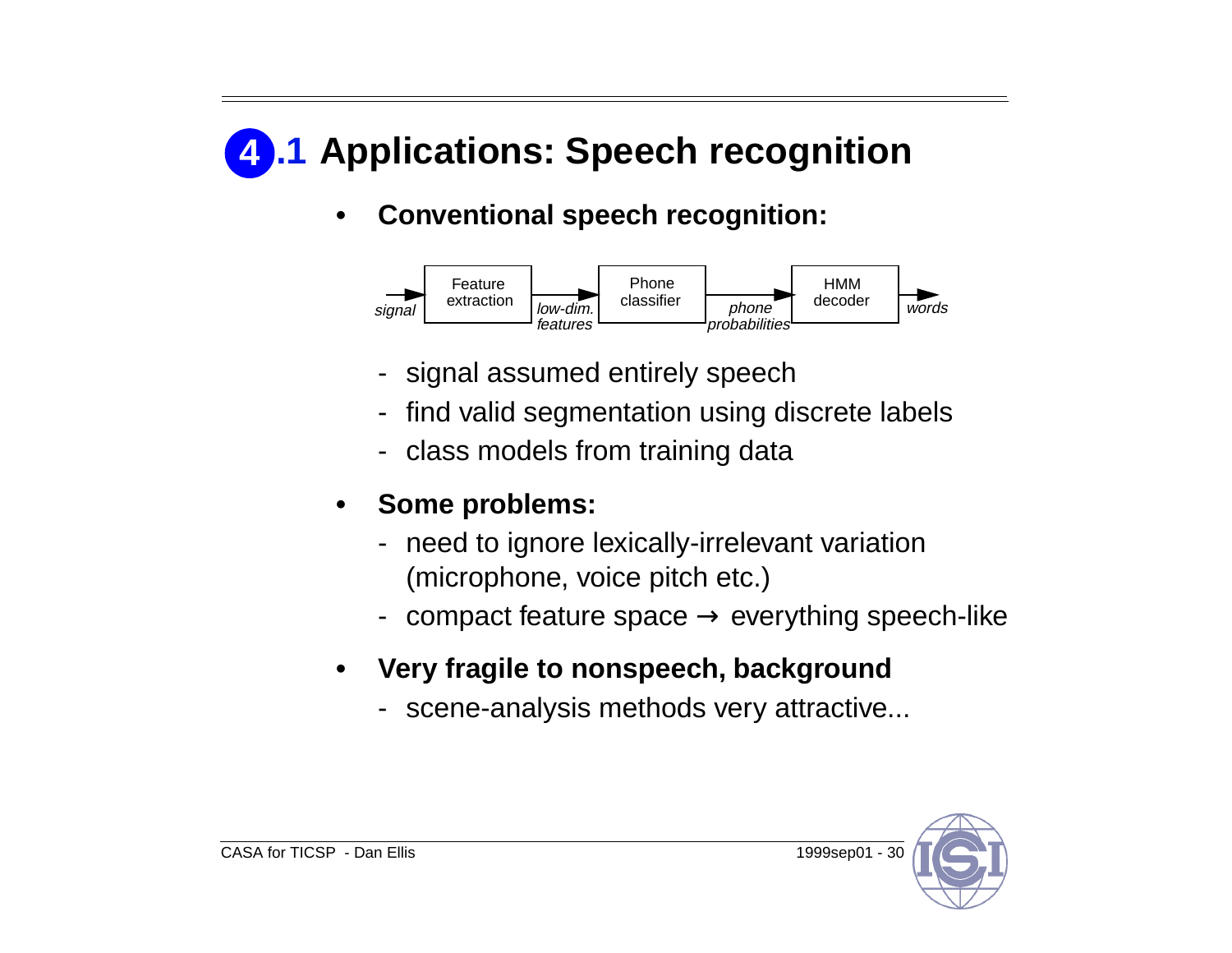## **CASA for speech recognition**

- **• Data-driven: CASA as preprocessor**
	- problems with 'holes' (but: Okuno)
	- doesn't exploit knowledge of speech structure
- **• Missing data (Cooke &c, de Cheveigné)**
	- CASA cues distinguish present/absent
	- use 'aware' classifier

#### **• Prediction-driven: speech as component**

- same 'reconciliation' of speech hypotheses
- need to express 'predictions' in signal domain

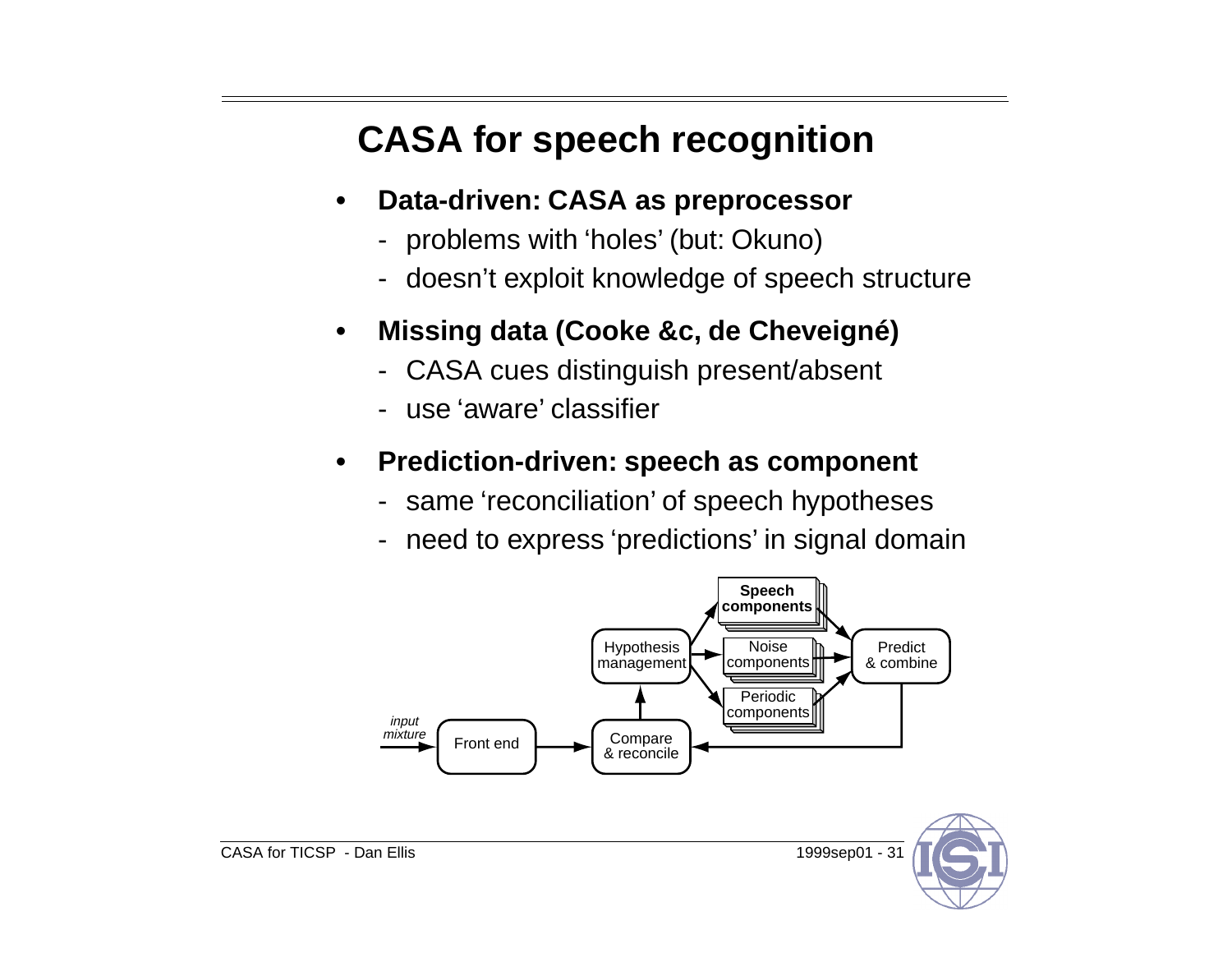### **Example of speech & nonspeech**



- **• Problems:**
	- undoing classification & normalization
	- finding a starting hypothesis
	- granularity of integration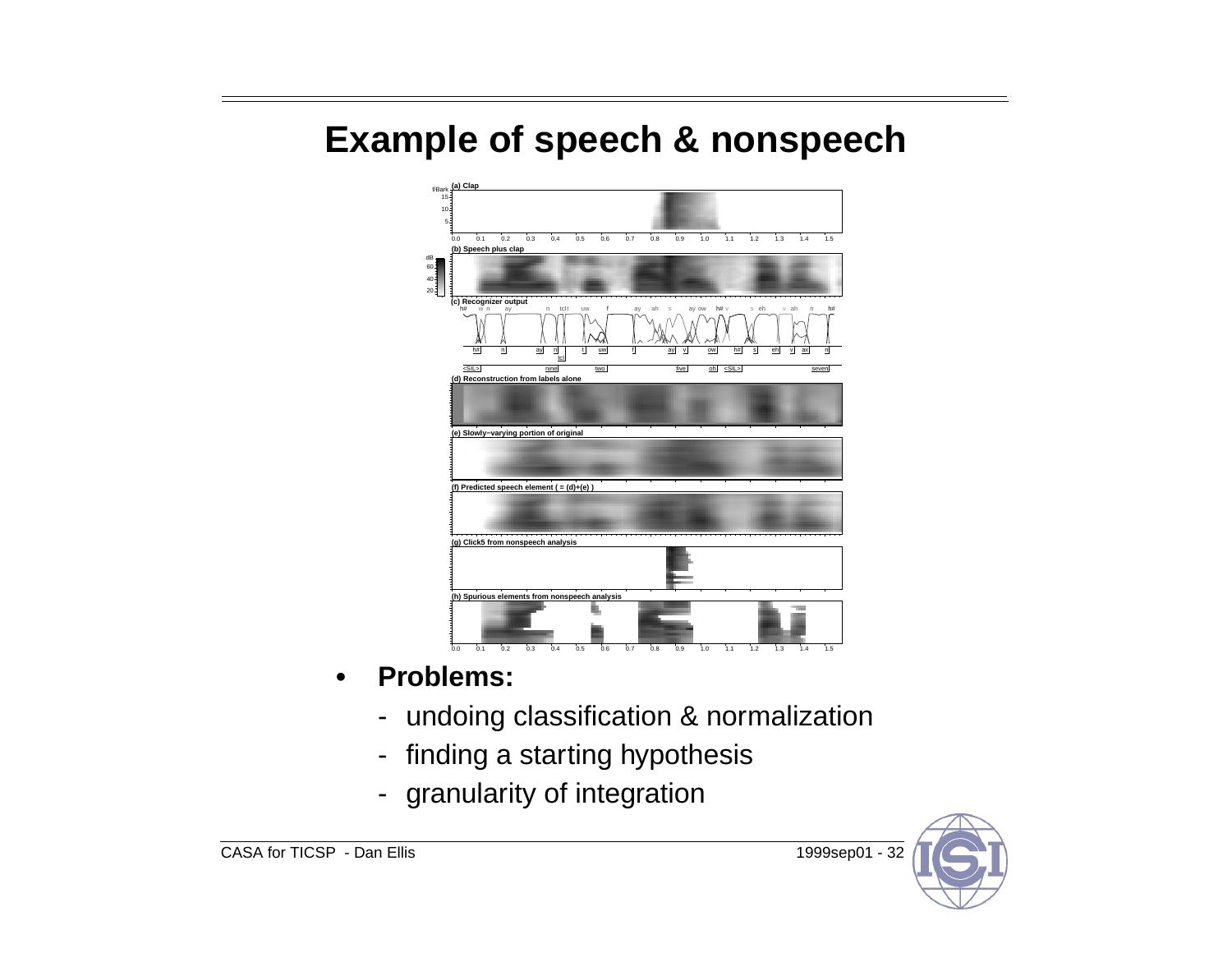## **CASA & Missing Data**

- **• CASA indicates source energy regions**
	- e.g. the time-frequency mask of [Brown 1992]
- **• 'Missing data' theory permits inference:**
	- skip dimensions of an uncorrelated Gaussian
	- perform full integral over unknown range
	- 'data imputation' e.g. for deltas, cepstra
- **• ... or just weighting of information streams**
	- 4 band recognizer [Berthommier et al. 1998]
- **• RESPITE project**

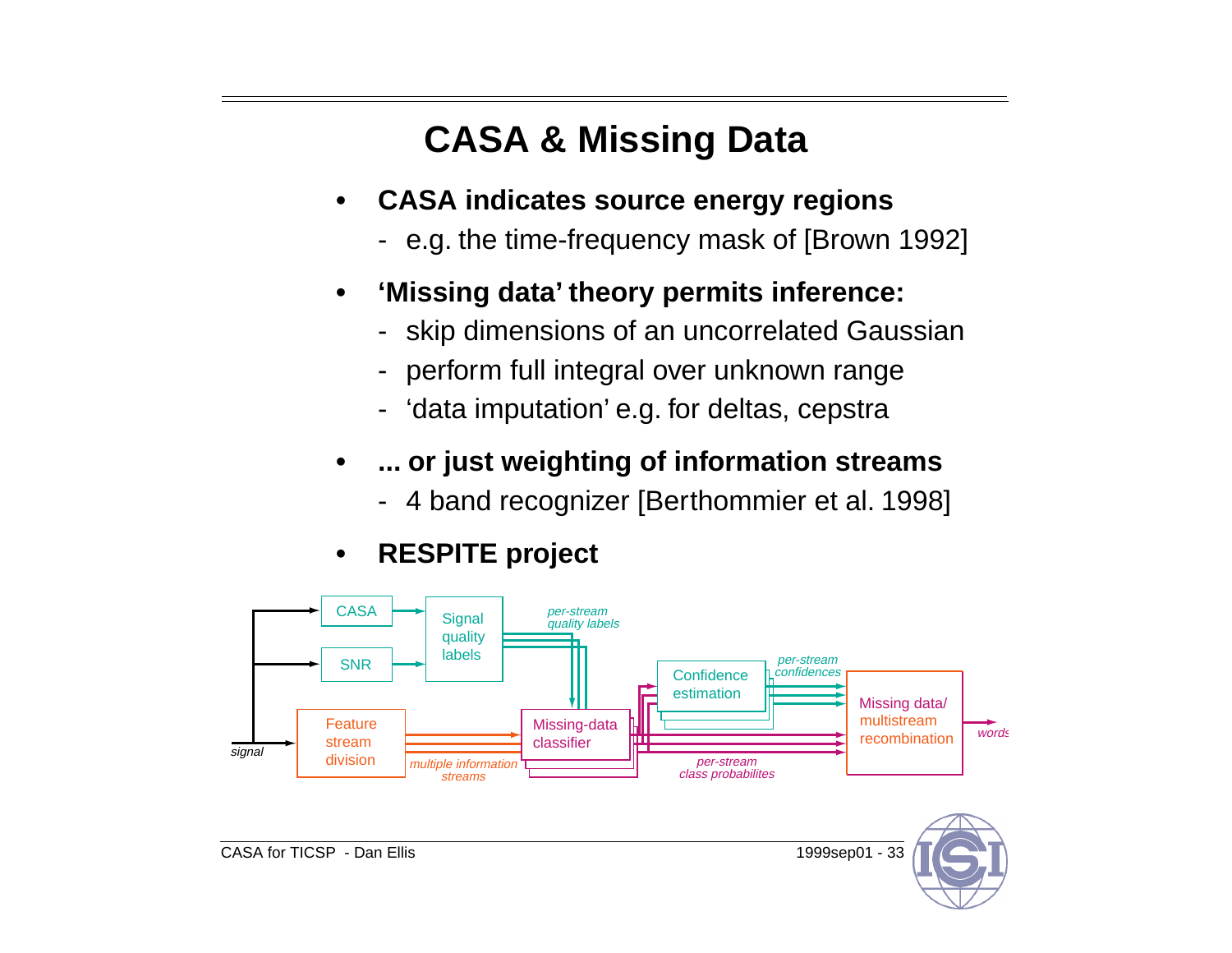## **The RESPITE CASA Toolkit**

### (Barker, Ellis & Cooke 1999)



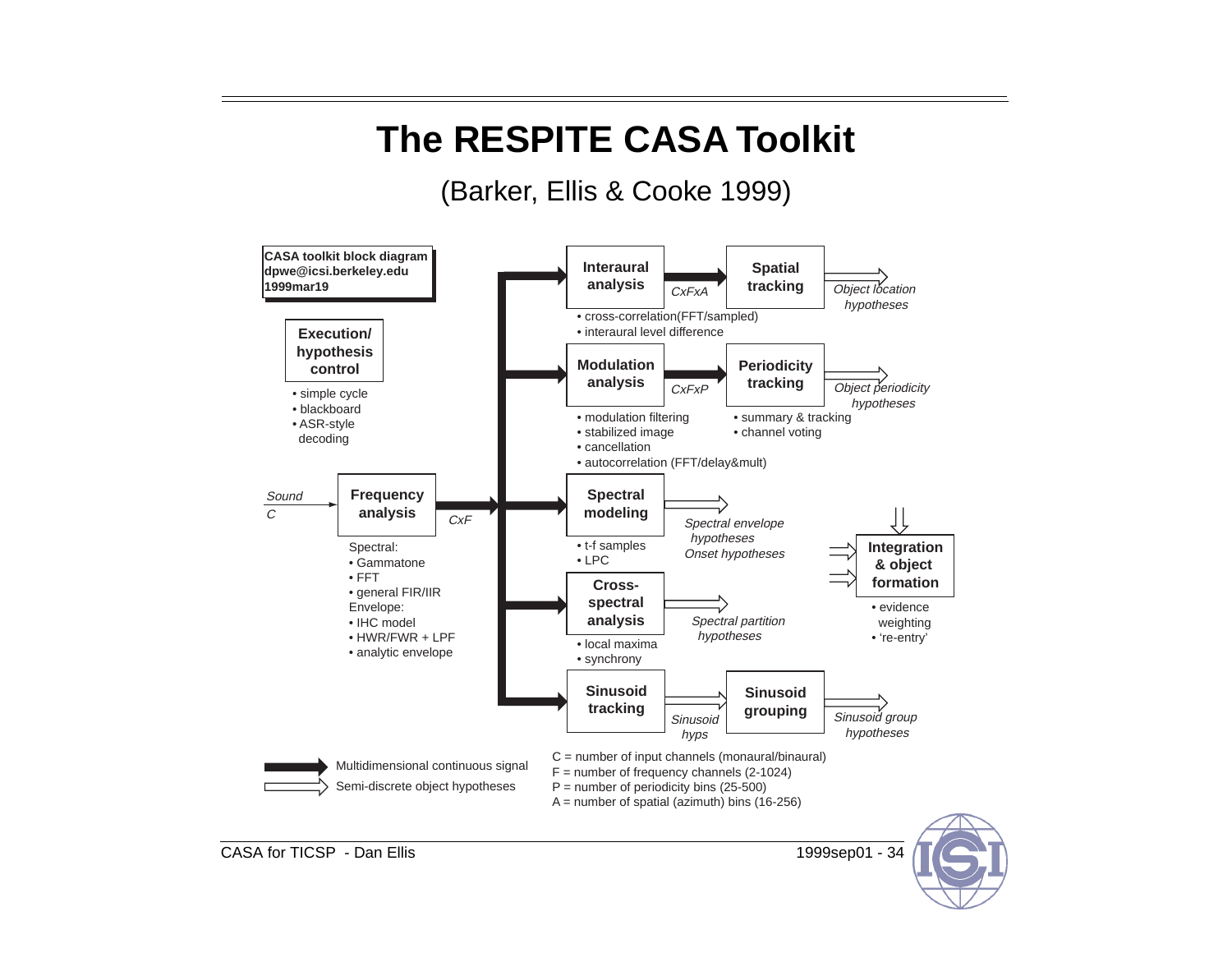

#### **• Current approaches**

- speech recognition (Informedia etc.)
- whole-sample statistics (Muscle Fish)

#### **• What are the 'objects' in a soundtrack?**

- i.e. the analog of words in text IR
- $\,$  subjective definition  $\rightarrow$  need auditory model

#### **• Problems**

- parts vs. wholes
- general vs. specific
- how to be 'data-driven'

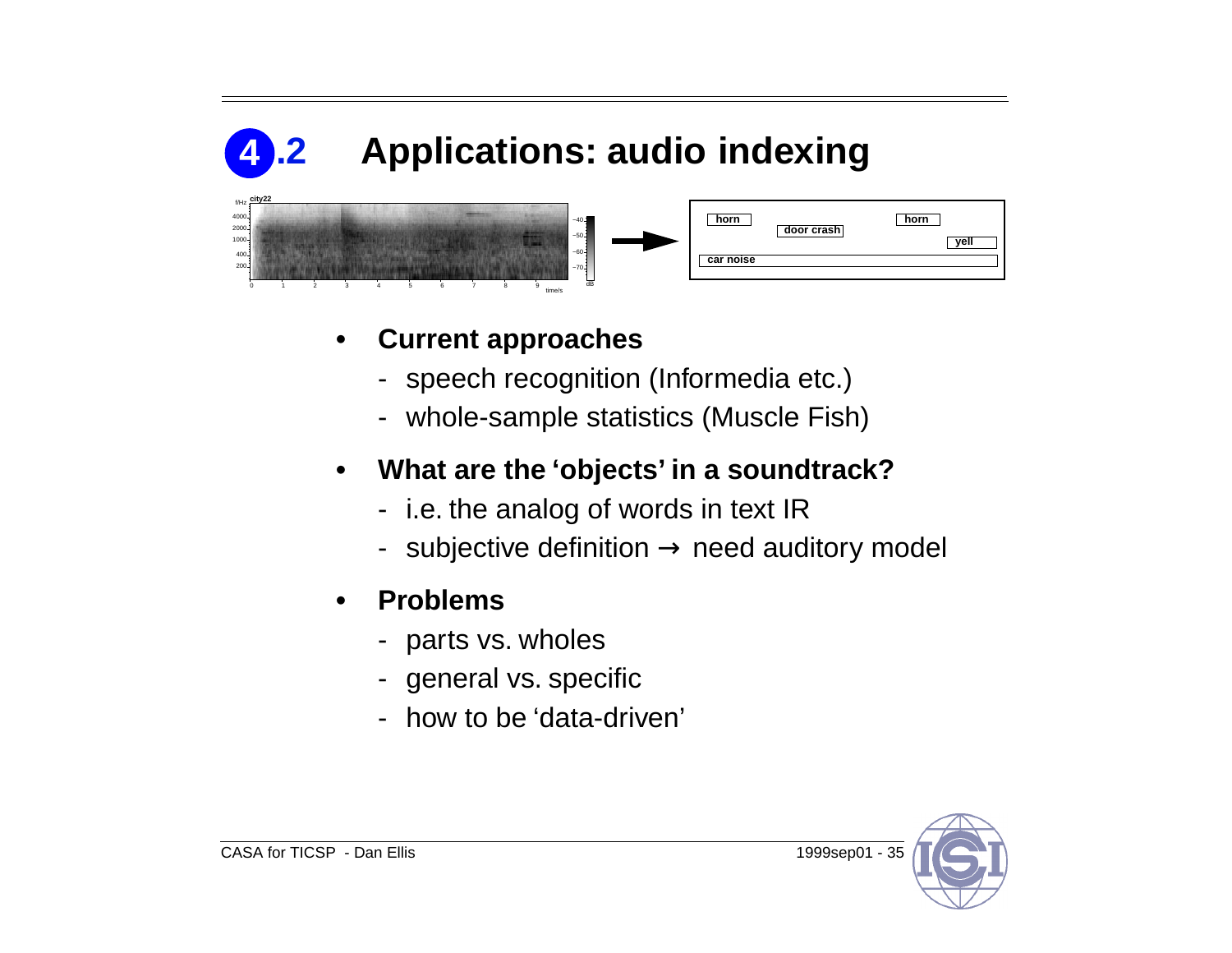## **Element-based audio indexing**

#### **• Segment-level features**



### **• Using 'generic sound elements'**



- search for subset (but: masked features?)
- how to generalize?
- how to use segment-style features?

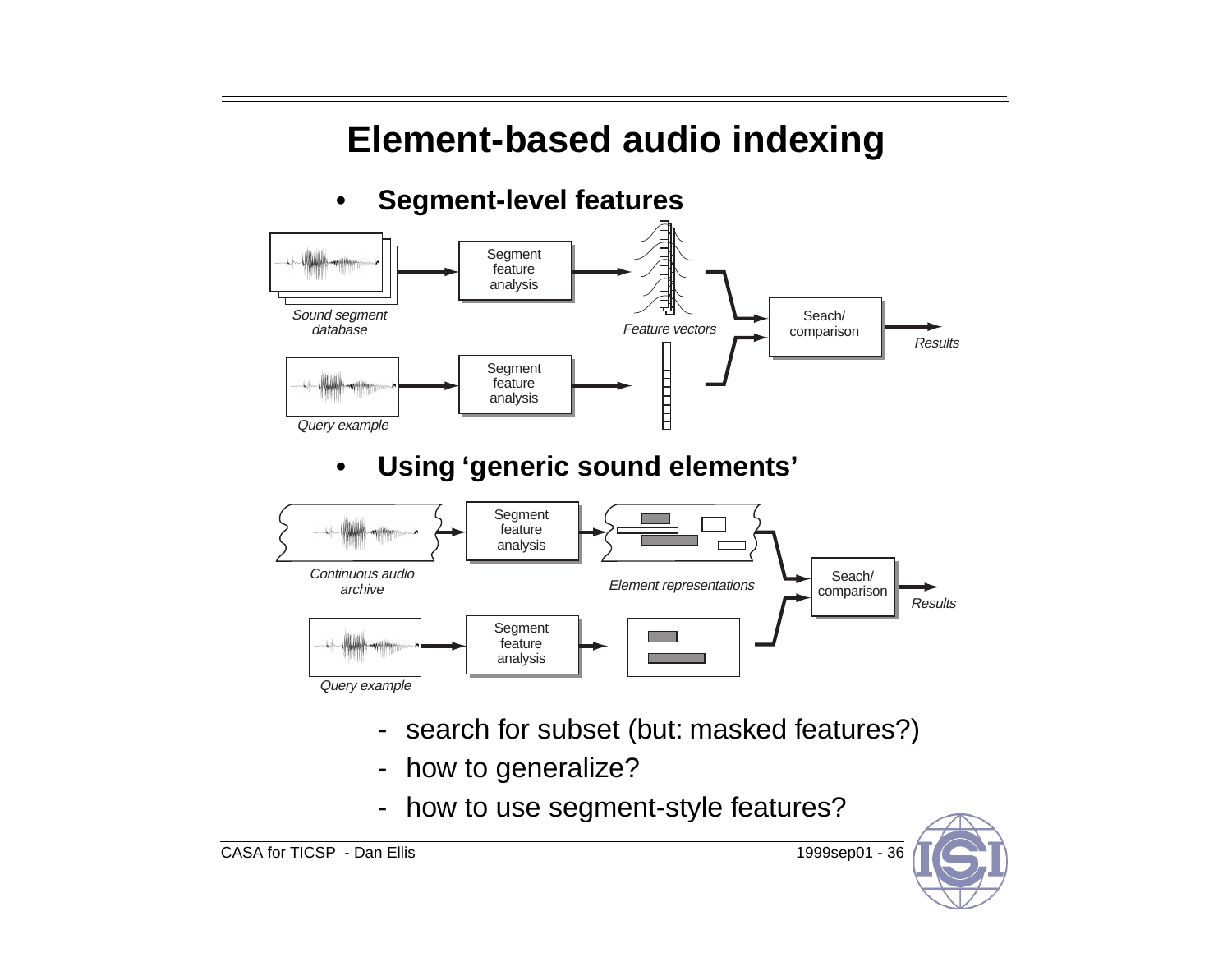## **Object-based audio indexing**

**• Organizing elements into objects reveals higher-order properties**



- **• How to form objects?**
	- heuristics (onset, harmonicity, continuity)
	- machine learning: associative recall, clustering, 'data mining'
- **• Which higher-order properties?**
	- current wisdom (brightness, roughness...)
	- psychoacoustics
	- (semi) data-driven hierarchies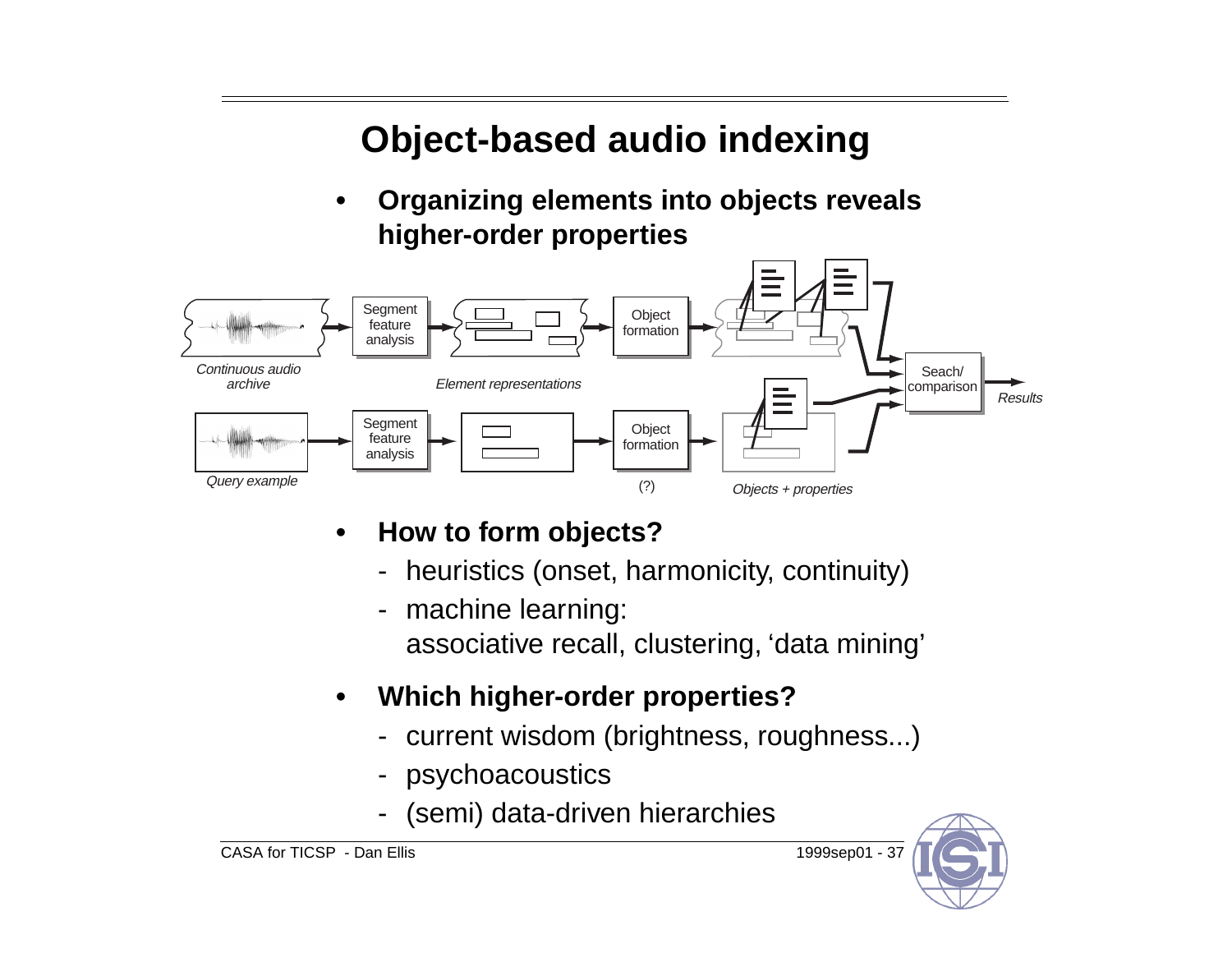# **Open issues in automatic indexing**

- **• How to do CASA for element descriptions?**
	- PDCASA: 'generic' primitives
		- + constraining hierarchy
	- (semi?) automatic learning of object structure
- **• Classification**
	- connecting subjective & objective properties  $\rightarrow$  finding subjective invariants, prominence
	- representation of sound-object 'classes'
	- matching incompletely-described objects
- **• Queries**
	- .. by example (which part?)
	- .. by symbolic descriptions of classes?
- **• Related applications**
	- 'structured audio encoder'
	- semantic hearing aid / robot listener

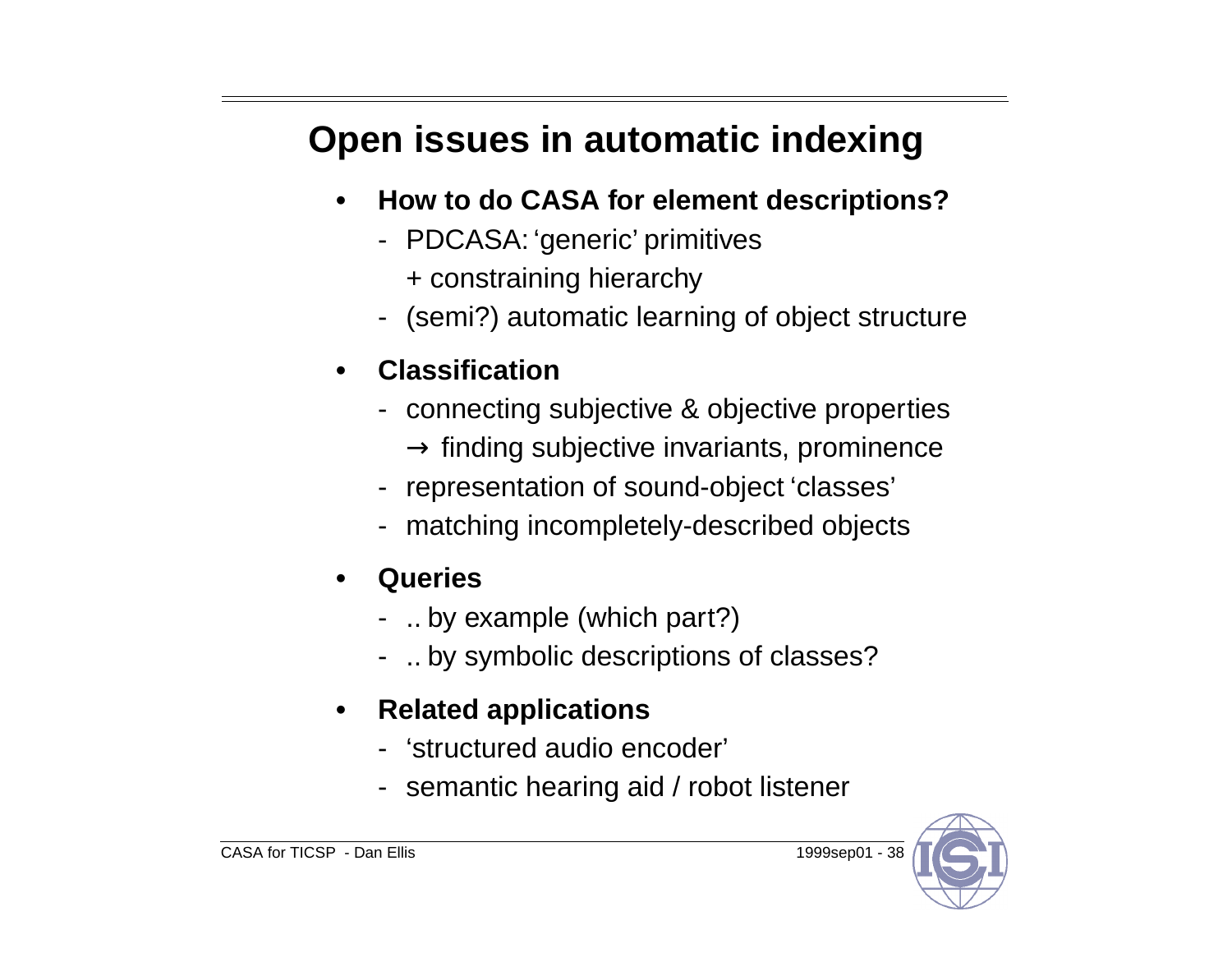## **Outline**

- **Auditory Scene Analysis (ASA) 1**
- **Computational ASA (CASA) 2**
- **Context, expectation & predictions 3**
	- **Applications: speech recognition, indexing**
- **Conclusions and open issues 5**



**4**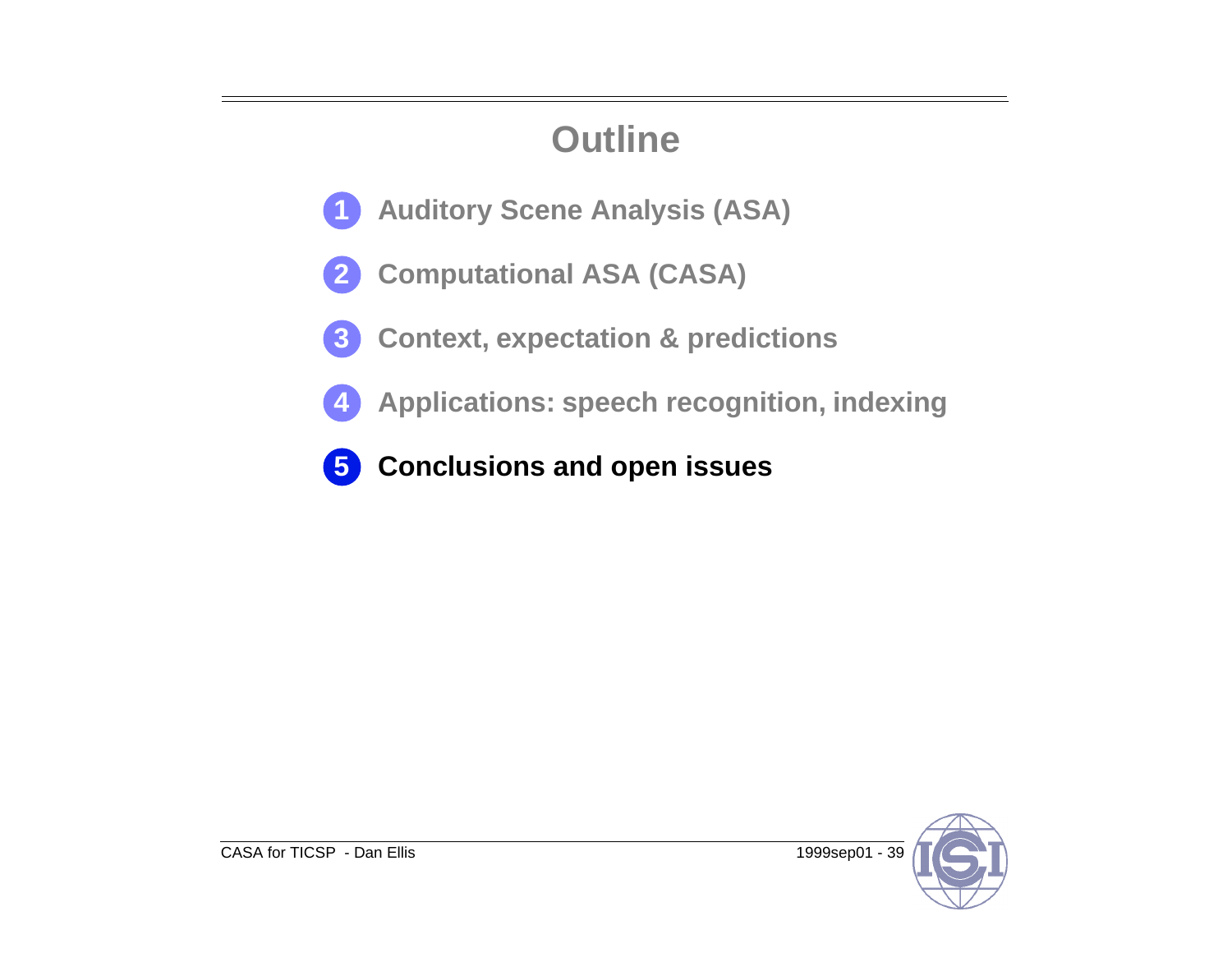

## **CASA: Open issues**

- **• We're still looking for the right perspective**
	- bottom up vs. top down
	- physiology, psychology, levels of description
- **• What is the goal?**
	- simulating listeners on contrived tasks?
	- solving practical engineering problems?
	- laying the conceptual groundwork
- **• How to evaluate CASA work?**
	- evaluation is critical for a healthy field
	- .. but people have to agree on a task
	- $\,$  subjectively defined  $\rightarrow$  listening tests
- **• Looming on the horizon...**
	- learning
	- attention